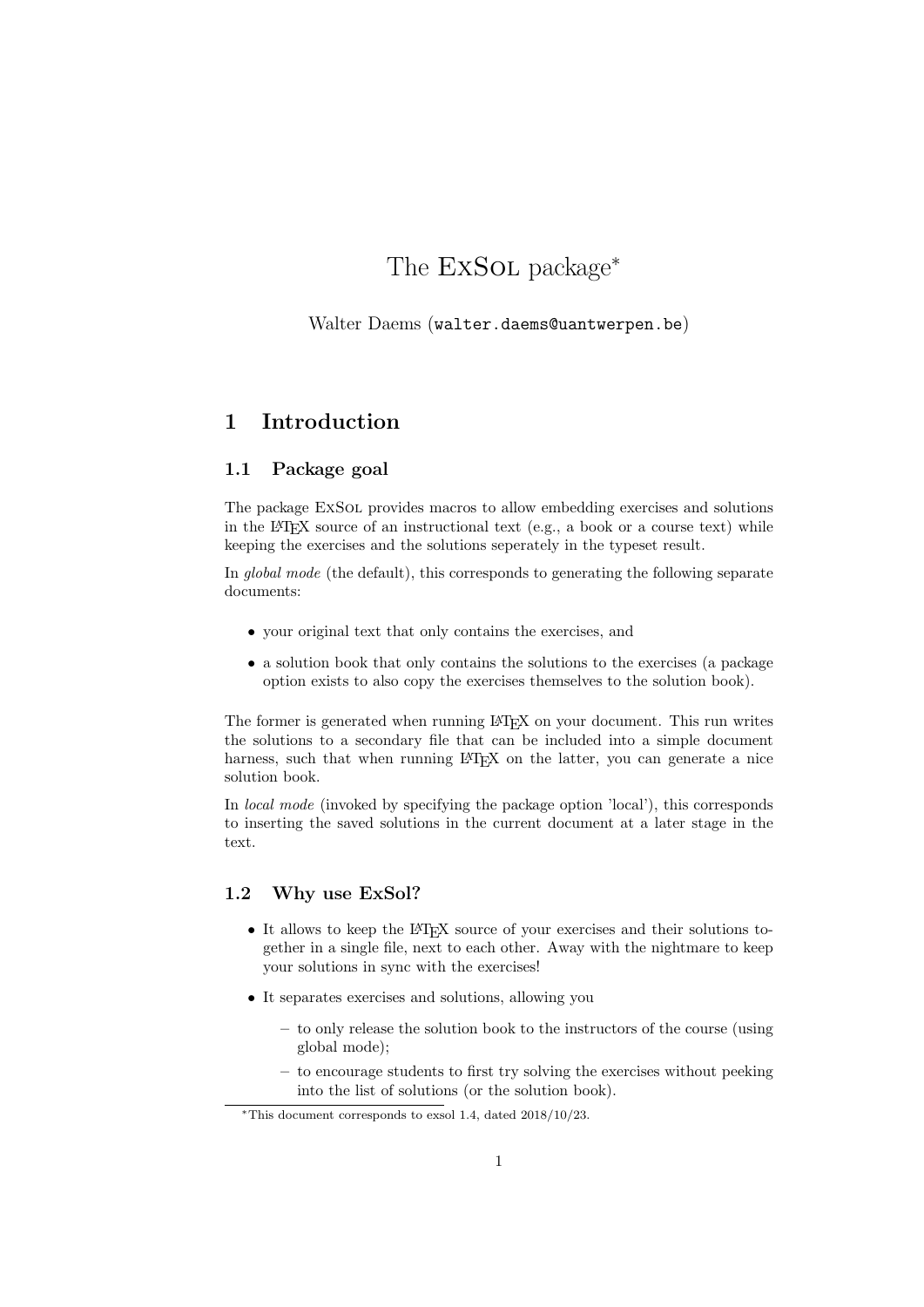### 1.3 Credits

The code of the EXSOL package was taken almost literally from fancyvrb [\[1\]](#page-21-0). Therefore, all credits go to the authors/maintainers of fancyvrb.

Thanks to Paul Levrie, Pieter Pareit, Pekka Pere, Benjamin Grinstein and Philippe Marti for signaling problems and making suggestions for the improvement of the package and the documentation.

### 1.4 Note

As of version 1.2, the package also contains facilities for generating a formula collection. The only limitation is that exercises and solutions cannot be part of the formula collection. Though this is a restriction, it is not a severe one in my opinion. Formula collections should be as concise as they can be.

Though generating formula collections goes beyond exercises and solutions, I chose not to change the package's name ExSol. Einstein's name was also not changed into Relativistic Einstein when he got to understand the theory of relativity.

# 2 Installation

Either you are a package manager and then you'll know how to prepare an installation package for ExSol.

Either you are a normal user and then you have two options. First, check if there is a package that your favorite LATEX distributor has prepared for you. Second, grab the TDS package from CTAN [\[2\]](#page-21-1) (exsol.tds.zip) and unzip it somewhere in your own TDS tree, regenerate your filename database and off you go. In any case, make sure that LAT<sub>F</sub>X finds the exsol.sty file.

The ExSOL package uses some auxiliary packages: fancyvrb, ifthen, kvoptions and, optionally, babel. Fetch them from CTAN [\[2\]](#page-21-1) if your TFX distributor does not provide them.

# 3 Usage

## 3.1 Preparing your document source

### 3.1.1 Loading the package

The macro package exsol can be loaded with:

\usepackage{exsol}

Your first choice to make is where you want your solutions to appear. The primary objective of the exsol package was 'global mode', i.e. separating your solutions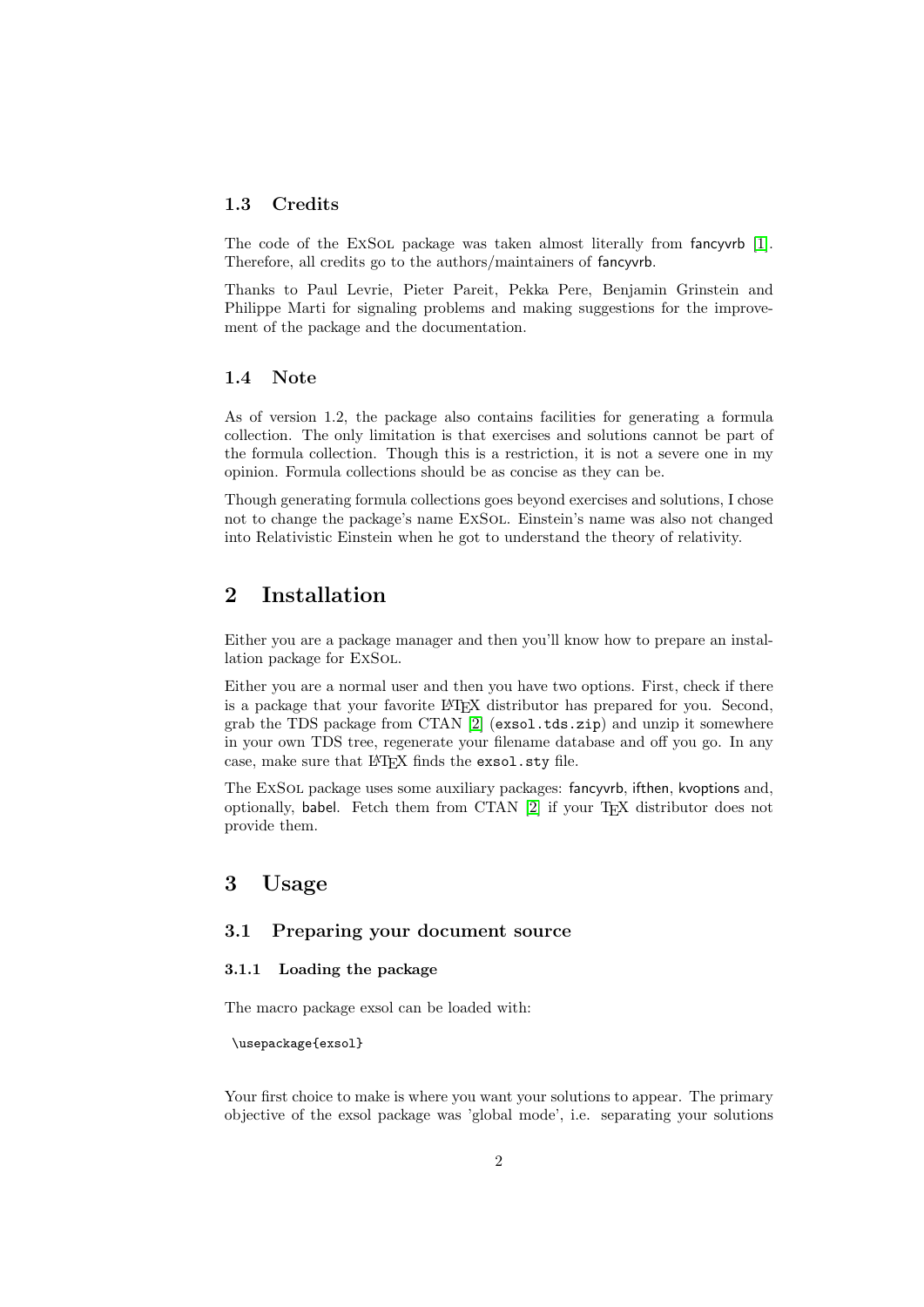from the exercises, gathering the solutions in a separate book. To this end, don't specify the package option '[local]', or specify '[local=false]'.

A second mode of operation is 'local mode'. This allows grouping your exercises in series and including them later in your text. Gathering exercises in (numbered) series and 'loading' them locally in your text, allows for simplifying the individual exercise numbers (omitting their prefix containing, chapter number, section number, subsection number a.s.o.).

#### 3.1.2 Global mode - flat grouping exercises

Adding exercises together with their solutions in your document is easy. Just embed them in a exercise and a corresponding solution environment. Optionally, you may embed several of them in a exercises environment to make them stand out in your text.

# \begin{exercises}[columns=2]

```
\begin{exercise}
   Calculate y = 5 + 7\end{exercises}
  \begin{solution}
   $y = 12$\end{solution}
  \begin{exercise}
   Calculate y = 7 - 12\end{exercises}
  \begin{solution}
    y = -5$
  \end{solution}
\end{exercises}
```
The optional argument of the exercises environment allows specifying the typesetting in multiple columns.

On how to generate a solution book, take a look at the examples in section [3.2.1.](#page-3-0)

#### 3.1.3 Local mode - grouping of exercises in series

One might also consider to keep the solutions in the same text, in local mode. In this case, we advise to gather the exercises in series (e.g. according to their degree of difficulty). This can be done by using the exerciseseries environment instead of the exercises environment. This environment takes and also takes a mandatory label argument. In addition it takes two optional arguments:

• columns to specify the amount of clumns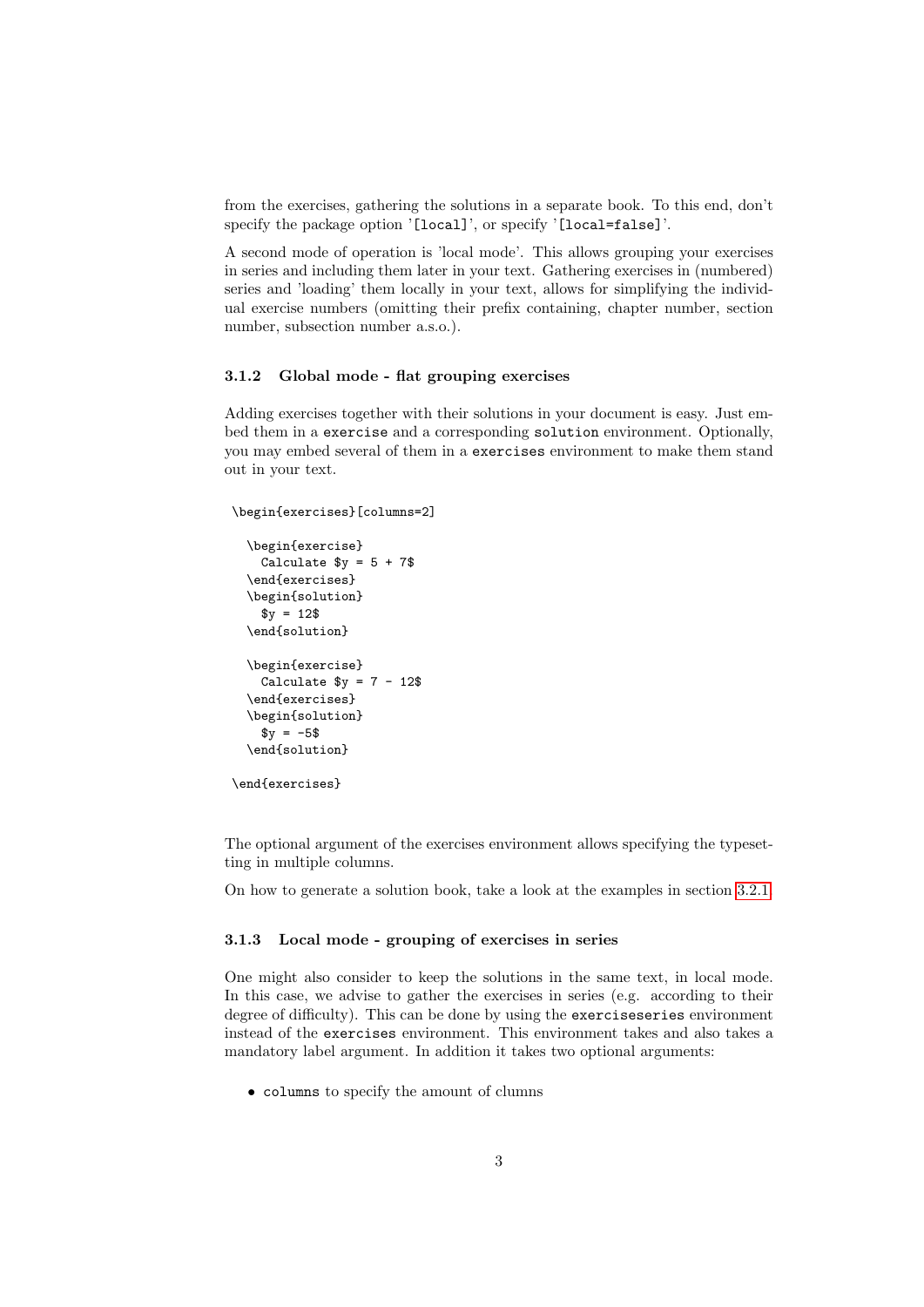- exsubrule to specify the creation of a horizontal rule below the exercise series.
- solsubrule to specify the creation of a horizontal rule below the solution series.
- subrule to specify the creation of a horizontal rule below the exercise and the solution series.

\begin{exerciseseries}[columns=2,subrule=\hrule]{Easy exercises}

```
\begin{exercise}
   Calculate y = 5 + 7\end{exercise}
  \begin{solution}
   $y = 12$\end{solution}
  \begin{exercise}
   Calculate y = 7 - 12\end{exercise}
  \begin{solution}
   y = -5$
  \end{solution}
\end{exerciseseries}
\begin{exerciseseries}{Difficult exercises}
  \begin{exercise}
   Calculate y = 5 \cdot 7\end{exercise}
  \begin{solution}
    y = 35$
  \end{solution}
  \begin{exercise}
   Calculate y = 8 / 4\end{exercise}
  \begin{solution}
   $y = 2$
```

```
\end{solution}
```
\end{exerciseseries}

# 3.2 Examples

### <span id="page-3-0"></span>3.2.1 Global mode

Below, you can find an example of a file that contains a number of exercises and solutions, with the goal to generate a separate solution book.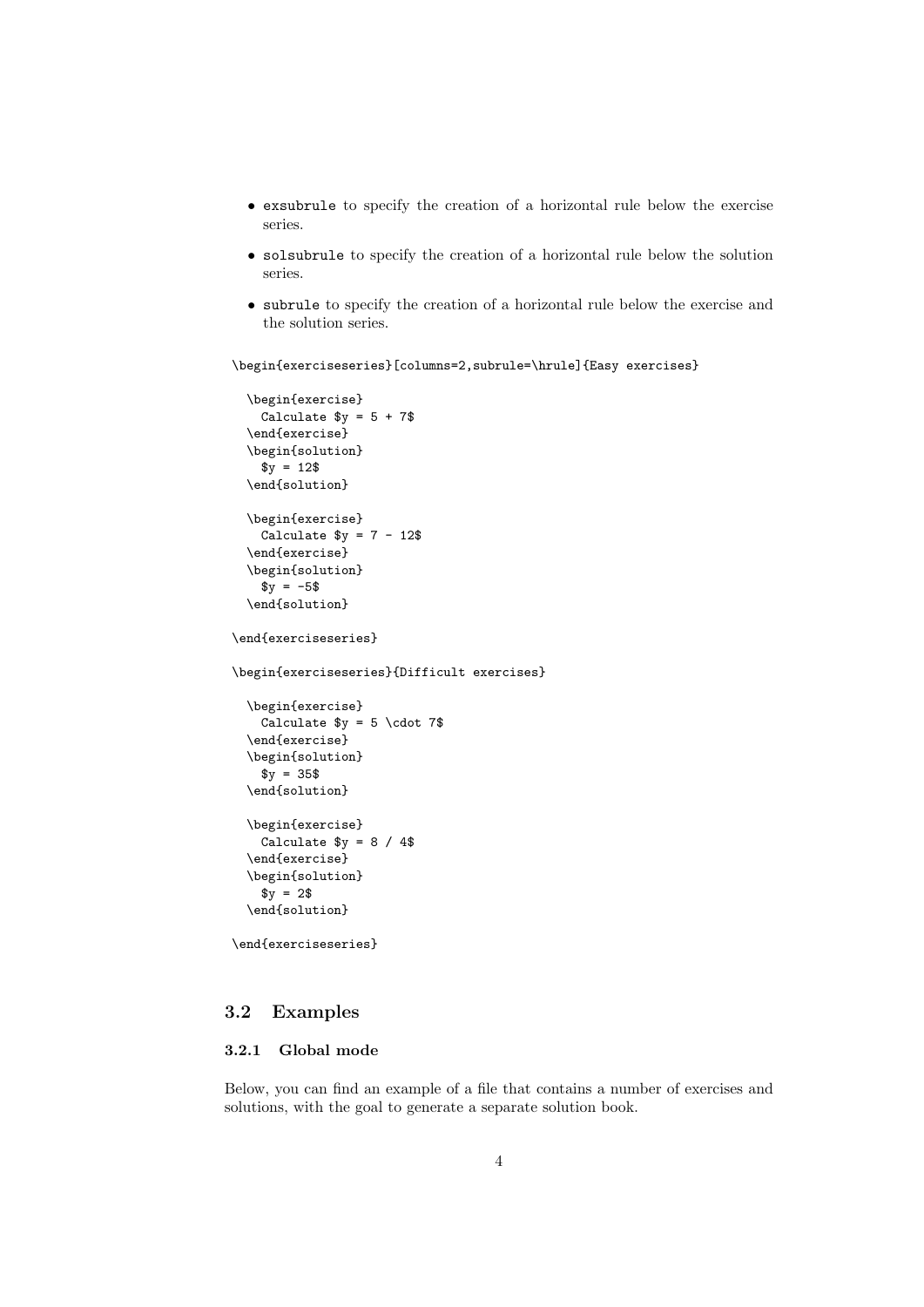```
%<*example>
\documentclass[a4paper,10pt]{article}
\usepackage{a4wide}
\usepackage[english]{babel}
\usepackage[copyexercisesinsolutions]{exsol}
\title{Gobal example, from the \textsf{ExSol} package}
\author{Walter Daems}
\setlength{\parindent}{0em}
\begin{document}
\maketitle
\section{Introduction}
In this text we explain how to solve second-order polynomial
equations.
\section{Solving second-order polynomial equations}
\begin{informulacollectiononly}
\section*{Solving second-order polynomial equations}
\end{informulacollectiononly}
\begin{informulacollection}
 The roots of the following equation
 \begin{equation}
   a x^2 + bx + c = 0\end{equation}
 can be determined as:
  \begin{equation}
   x_{1,2} = \frac{-b \pm \sqrt{b^2 - 4 a c}}{2 a}\end{equation}
\end{informulacollection}
\begin{exercises}[columns = 2]
  \begin{exercise}
   Solve the following equation for $x \in C$, with $C$ the set of
   complex numbers:
   \begin{equation}
     5 \times 2 -3 \times = 5\end{equation}
  \end{exercise}
  \begin{solution}
   Let's start by rearranging the equation, a bit:
   \begin{eqnarray}
      5.7 x^2 - 3.1 x &=& 5.3\\
      5.7 x^2 - 3.1 x -5.3 &=& 0
   \end{eqnarray}
   The equation is now in the standard form:
   \begin{equation}
     a x^2 + b x + c = 0\end{equation}
   For quadratic equations in the standard form, we know that two
   solutions exist:
   \begin{equation}
     x_{1,2} = \frac{-b \pm \sqrt{d}}{2a}\end{equation}
   with
   \begin{equation}
     d = b^2 - 4 a c\end{equation}
```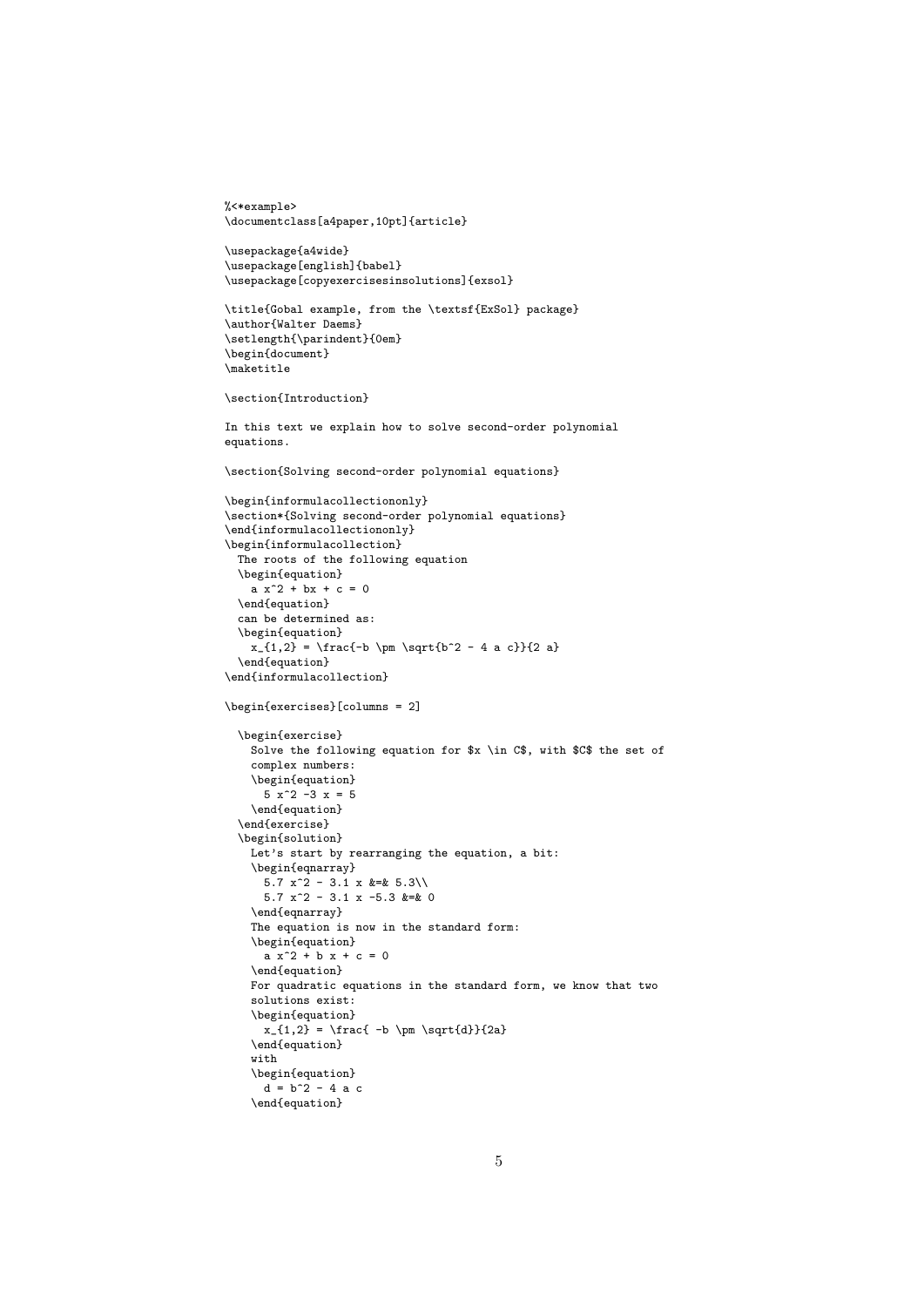```
If we apply this to our case, we obtain:
    \begin{equation}
     d = (-3.1)^2 - 4 \cdot 5.7 \cdot (-5.3) = 130.45\end{equation}
   and
   \begin{eqnarray}
     x_1 &=& \frac{3.1 + \sqrt{130.45}}{11.4} = 1.27\\
     x_2 &=& \frac{3.1 - \sqrt{130.45}}{11.4} = -0.73
    \end{eqnarray}
   The proposed values x = x_1, x_2 are solutions to the given equation.
  \end{solution}
  \begin{exercise}
   Consider a 2-dimensional vector space equipped with a Euclidean
   distance function. Given a right-angled triangle, with the sides
   $A$ and $B$ adjacent to the right angle having lengths, $3$ and
   $4$, calculate the length of the hypotenuse, labeled $C$.
  \end{exercise}
  \begin{solution}
   This calls for application of Pythagoras' theorem, which
   tells us:
    \begin{equation}
     \left\|A\right\|^2 + \left\|B\right\|^2 = \left\|C\right\|^2
   \end{equation}
   and therefore:
   \begin{eqnarray}
     \left\|C\right\|
     k=k \sqrt{1+1}k=k \sqrt{\sqrt{3^2 + 4^2}}\k=k \sqrt{25} = 5\end{eqnarray}
   Therefore, the length of the hypotenuse equals $5$.
  \end{solution}
\end{exercises}
And now, we can come to conclusion.
\section{Conclusion}
Solving second-order polynomial equations is very easy.
\end{document}
%</example>
```
The result in the original document, can be seen in the file example.pdf. As you can see, the formulacollection entry and the exercise appear. There's no trace of the solution.

When running  $\mathbb{B}T_F X$  on your document (e.g., the file example.tex as part of the exsol package, as a side effect files with the extension .sol.tex and .fc.tex have been written to disk (in our case, the files example.sol.tex and example.fc.tex), containing all solutions and entries for the formula collection in sequence.

Generating a solution book is as simple as including the solution file into a simple LATEX harness, that allows you giving it a proper title page and to add other bells and whistles. This can be seen below:

```
%<*examplesol>
\documentclass[a4paper,10pt]{article}
```

```
\usepackage{a4wide}
\usepackage[english]{babel}
\usepackage{exsol}
```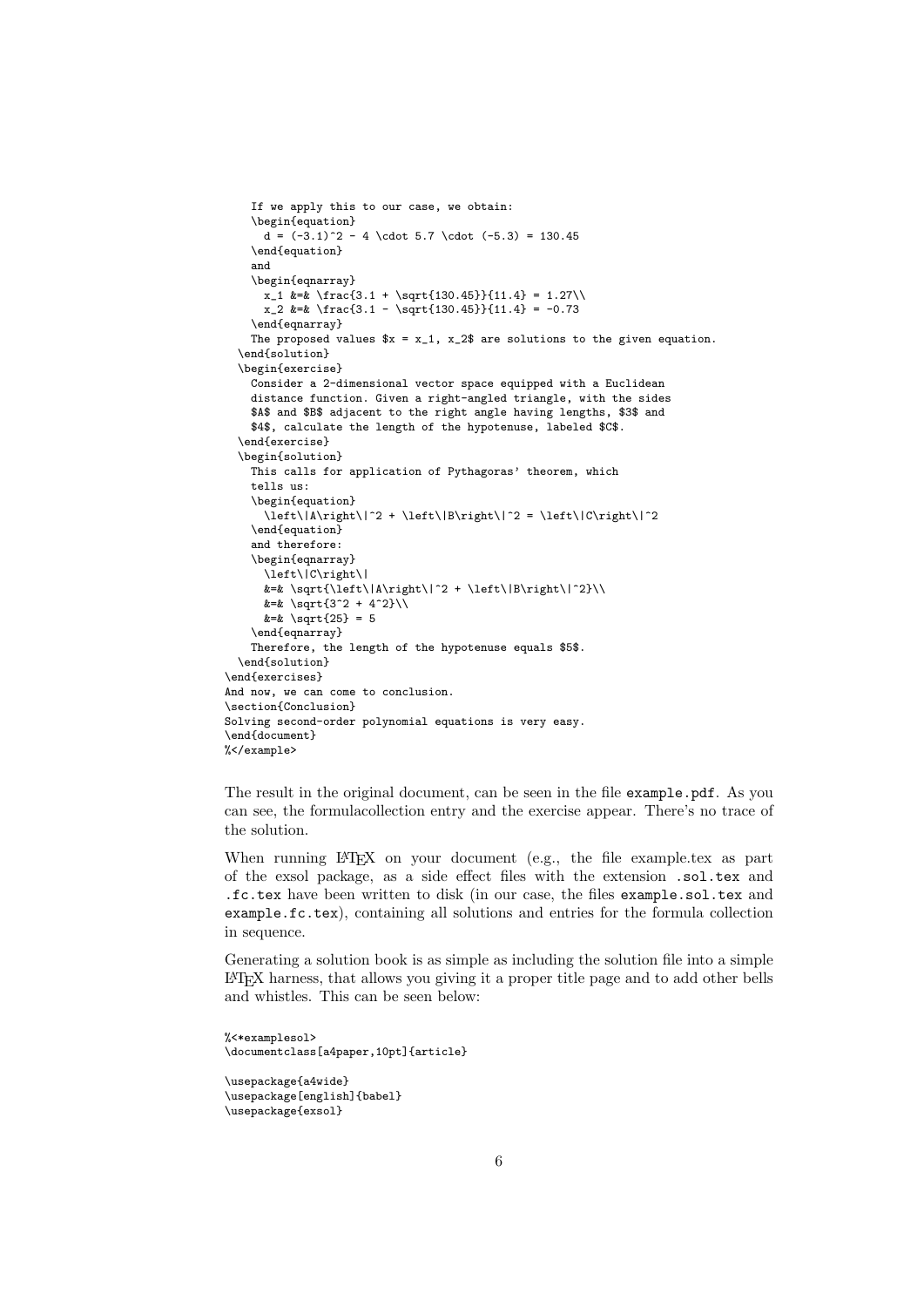```
\setlength{\parindent}{0em}
```

```
\title{Solutions to the exercises, specified in the example of the
 \textsf{ExSol} package}
\author{Walter Daems}
```
\begin{document}

```
\maketitle
```
\input{example.sol.tex}

\end{document} %</examplesol>

Generating a formula collection is as simple as including the formula collectoin file into a simple LATEX harness, that allows you giving it a proper title page and to add other bells and whistles. This can be seen below:

```
%<*examplefor>
\documentclass[a4paper,10pt]{article}
```

```
\usepackage{a4wide}
\usepackage[english]{babel}
\usepackage{exsol}
```

```
\setlength{\parindent}{0em}
```

```
\title{Formula collection, specified in the example of the
 \textsf{ExSol} package}
\author{Walter Daems}
```

```
\begin{document}
```
\maketitle

\input{example.fc.tex}

\end{document} %</examplefor>

### 3.2.2 Local mode

Below, you can find an example of a file that contains a number of exercises and solutions, with the goal to include them later in the same document. This is done by issuing the loadSolutions macro at the very end of the file. This macro can be called multiple times and will gobble up and include all solutions so far. As a consequence the solutions file is emptied and can be filled again by specifying new exercise/solution pairs.

```
%<*example-local>
\documentclass[a4paper,10pt]{article}
\usepackage{a4wide}
\usepackage[german]{babel}
\usepackage[local,nolabels,exerciseaslist,usesolutionserieslabels]{exsol}
```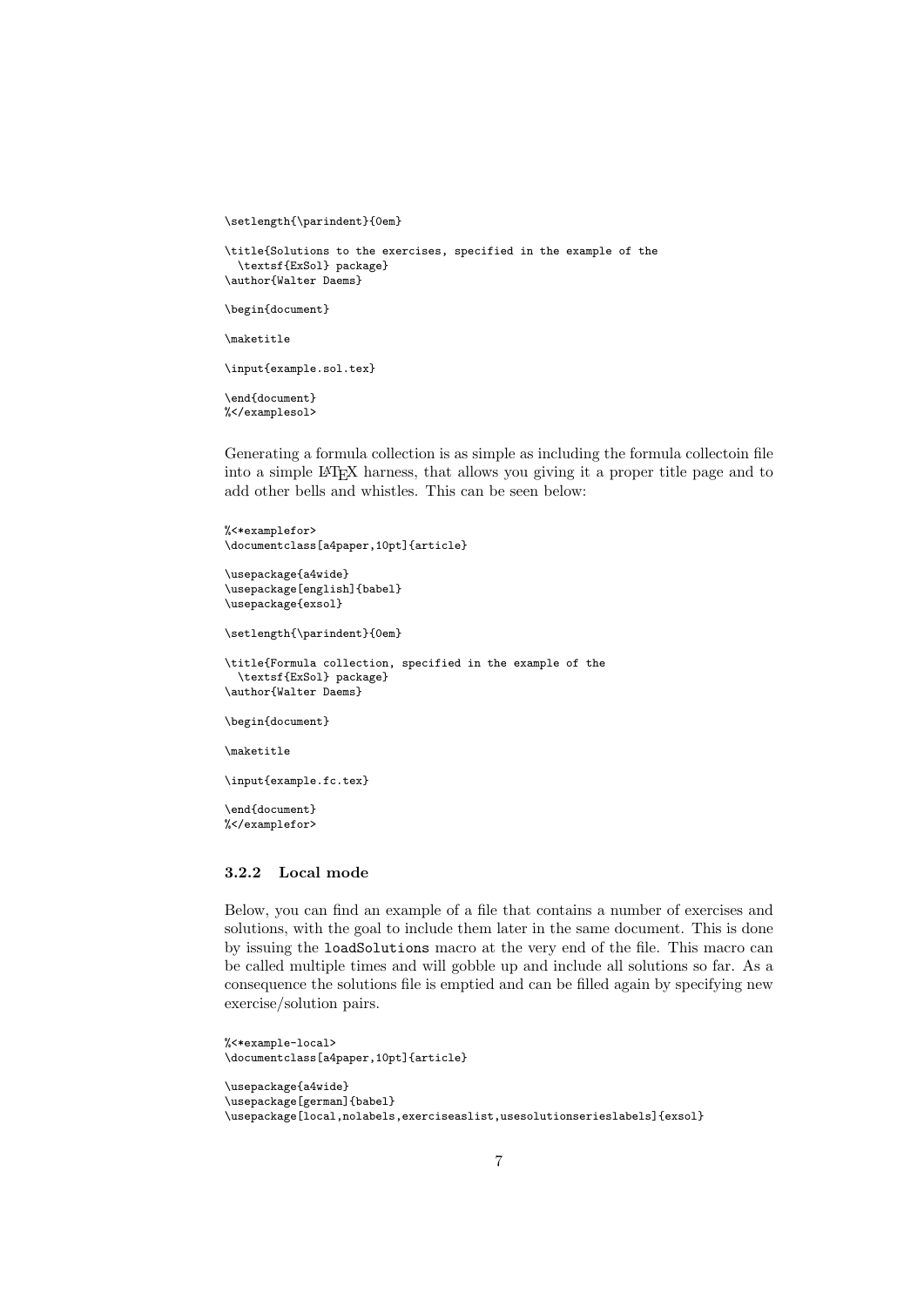\usepackage{enumitem}

```
\setlength{\exsolexercisetopbottomsep}{0pt plus 0pt minus 1pt}
\setlength{\exsolexerciseleftmargin}{2em}
\setlength{\exsolexerciserightmargin}{1em}
\setlength{\exsolexerciseparindent}{0em}
\setlength{\exsolexerciselabelsep}{1ex}
\setlength{\exsolexerciselabelwidth}{30pt}
\setlength{\exsolexerciseitemindent}{0pt}
\setlength{\exsolexerciseparsep}{\parskip}
\title{Local example, from the \textsf{ExSol} package}
\author{Philippe Marti}
\setlength{\parindent}{0em}
\begin{document}
\maketitle
\section{\exercisesname}
\begin{exerciseseries}[columns=2,solsubrule=\hrule]{Gleichungen $|$ Gleichungssysteme}
  \begin{exercise}
   Die Summe zweier Zahlen ist 17 und ihre Differenz 7. Bestimme die
   beiden Zahlen!
  \end{exercise}
  \begin{solution}
   5 und 12
  \end{solution}
  \begin{exercise}
   Die Differenz einer Zahl und dem Dreifachen einer zweiten Zahl ist
   14. Bestimme die beiden Zahlen, falls die zweite Zahl ein Zehntel
   der ersten ist.
  \end{exercise}
  \begin{solution}
   20 und 2
  \end{solution}
\end{exerciseseries}
\begin{exerciseseries}[columns=2]{Geraden}
  \begin{exercise}
   Berechne den Schnittpunkt von \mbox{$y=3x+1$} und \mbox{$y=3x-7$}.
  \end{exercise}
  \begin{solution}
   Es gibt keinen Schnittpunkt
  \end{solution}
  \begin{exercise}
   Die Familie Meier fordert Offerten f\"ur eine Heizungsreparatur
   ein. Firma A berechnet f\"ur die Fahrtkosten Fr. 42.- und f\"ur
   jede Arbeitsstunde 76.-. Bei der Firma B sind die Fahrtkosten
   Fr. 35.- und jede Arbeitsstunde wird mit Fr. 80.- berechnet.
    \begin{enumerate}[label=\alph*)]
    \item Welche Kosten entstehen f\"ur beide Firmen, wenn ein Monteur
     3.5 Stunden
     f\"ur die Arbeit bentigt? Welche Firma ist in diesem Fall
     kostengnstiger?
   \item Wie lauten die Gleichungen derjenigen zwei linearen
     Funktionen, die jeder Arbeitszeit $x$ (in Stunden) die
     entstehenden Kosten $y$ (in Franken) zuordnet?
```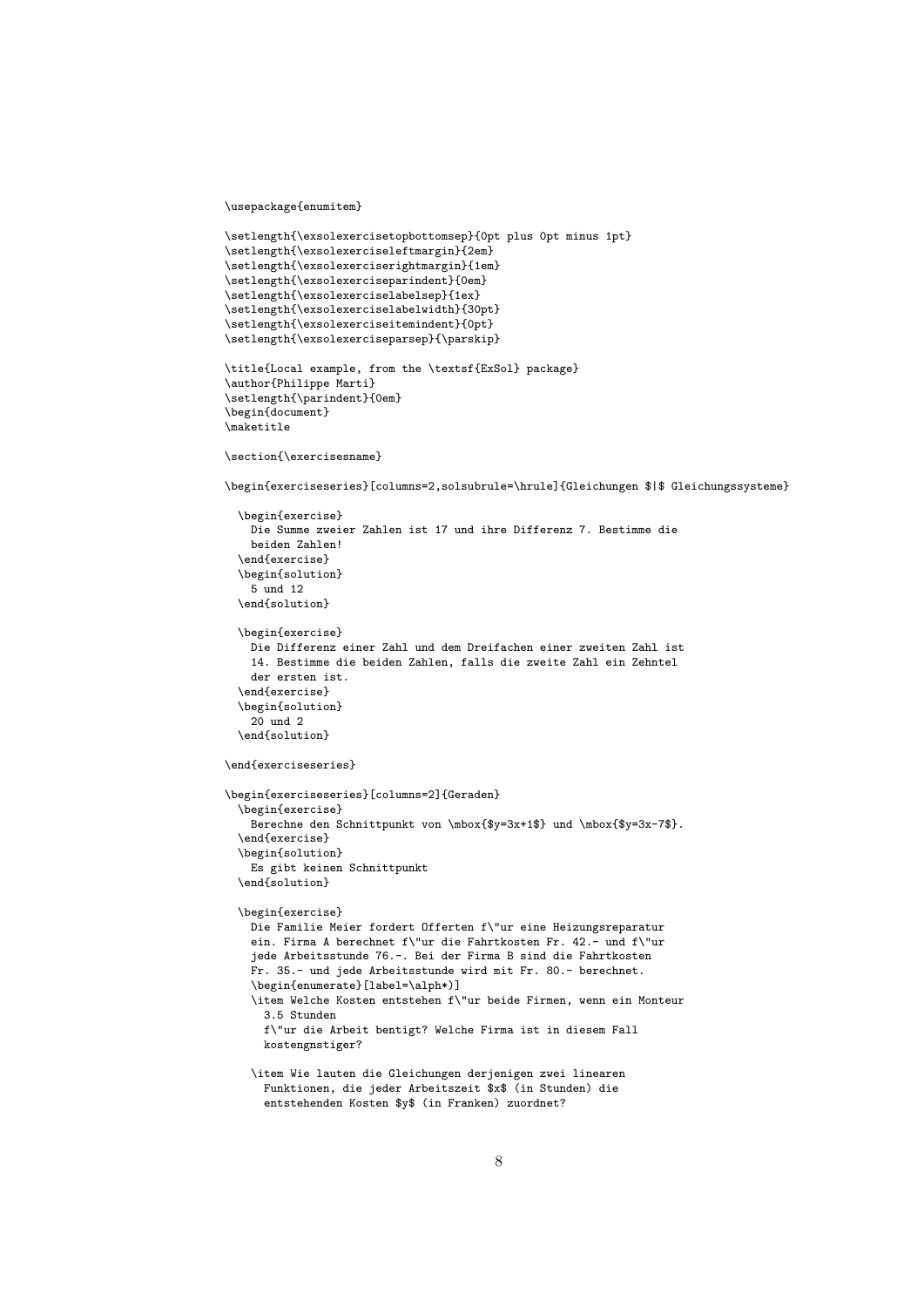```
\item Berechne, bei welcher Arbeitszeit die Kosten bei beiden
      Firmen gleich sind.
    \end{enumerate}
  \end{exercise}
  \begin{solution}
    \begin{enumerate}[label=\alph*)]
    \item Firma A: 308.- $|$ Firma B: 315.-
    \item A: $y=76x+42$ $|$ B: $y=80x+35$
    \item Bei $1\frac{3}{4}$ Stunden
    \end{enumerate}
  \end{solution}
\end{exerciseseries}
\section{\solutionsname}
\loadSolutions
\end{document}
%</example-local>
```
# 3.3 Fiddling with the spacing

The default spacing provided by the ExSol package should be fine for most users. However, if you like to tweak, below you can find the controls.

As the formula collection generation is intended to interfere as little as possible with the flow of the main document, you will notice that it is impossible to control the extra spacing, as no extra spacing should originate from using the informulacollection environment.

#### 3.3.1 Spacing before and after the exercises environment

The lengths below control the spacing of the exercises environment:

- exsolexerciseaboveskip: rubber length controlling the vertical space after the top marker line of the environment
- exsolexercisebelowskip: rubber length controlling the vertical space before the bottom marker line of the environment

You can simply specify them like:

```
\setlength{\exsolexercisesaboveskip}{1ex plus 1pt minus 1pt}
\setlength{\exsolexercisesbelowskip}{1ex plus 1pt minus 1pt}
```
The spacings specified here are the package defaults.

#### 3.3.2 Spacing of the individual exercises

Caution: the spacing can only be tuned, when one invokes the exerciseaslist package option!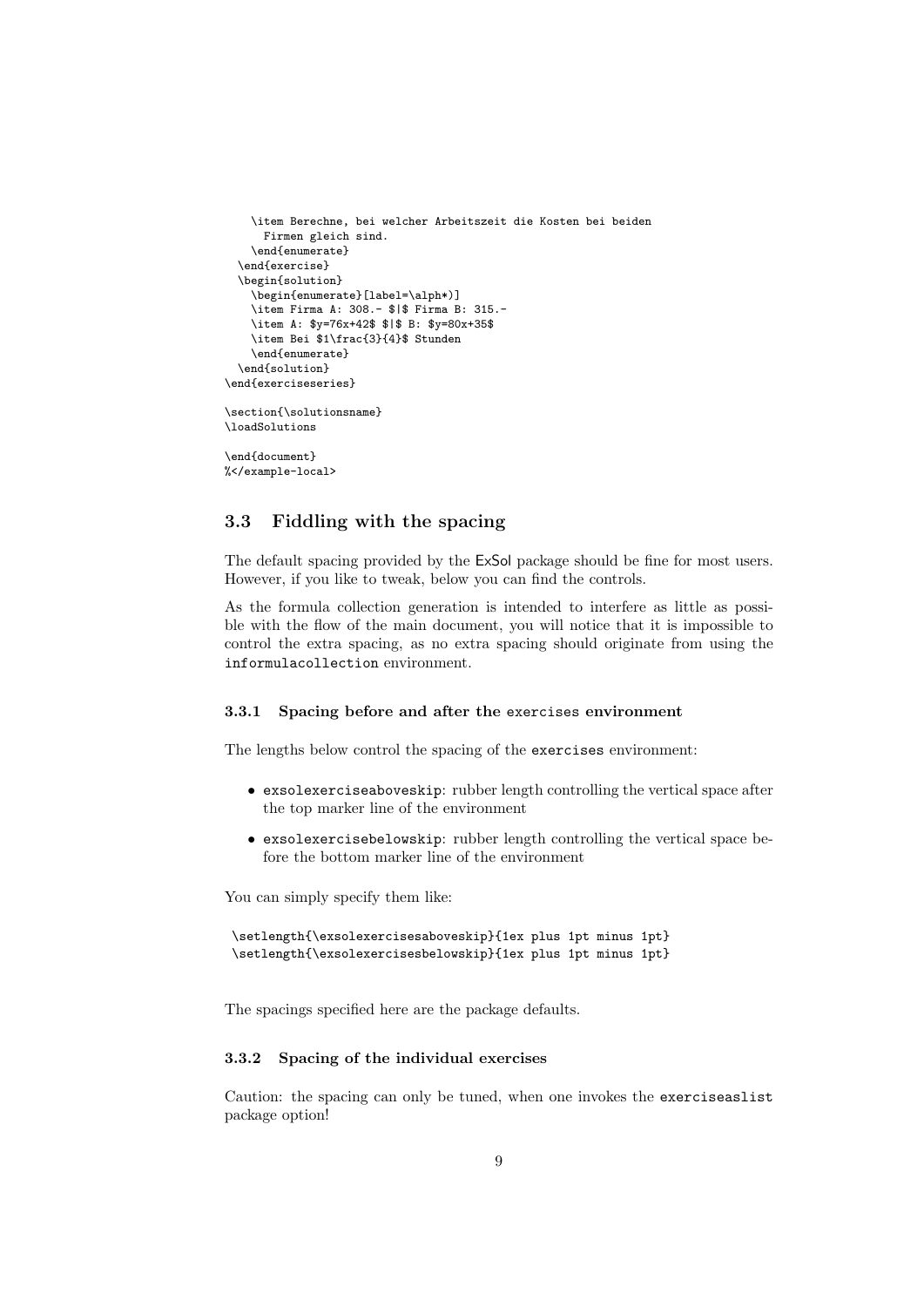Then lengths below control the spacing of the exercise environment:

- exercisetopbottomsep: rubber length controlling the vertical space before and after individual exercises
- exerciseleftmargin: length controlling the horizontal space between the surrounding environment's left margin (most often the page margin) and the left edge of the exercise environment
- exerciseleftmargin: length controlling the horizontal space between the surrounding environment's right margin (most often the page margin) and the right edge of the exercise environment
- exerciseitemindent: length controlling the first-line indentation of the first paragraph in the exercise environment (actually, the label is set w.r.t. this position, that we will conveniently call position 'x')
- exerciseparindent: length controlling the first-line indentation of the other paragraphs in the exercise environment.
- exerciselabelsep: length controlling the distance between the label and position 'x'
- exerciselabelwidth: minimal width of the (internally right-alligned) box to use for the exercises label; if the box is not sufficiently big, position 'x' is shifted to the right
- exerciseparsep: internal paragraph separation (vertically)

You can simply specify them like:

```
\setlength{\exsolexercisetopbottomsep}{0pt plus 0pt minus 1pt}
\setlength{\exsolexerciseleftmargin}{1em}
\setlength{\exsolexerciserightmargin}{1em}
\setlength{\exsolexerciseparindent}{0em}
\setlength{\exsolexerciselabelsep}{0.5em}
\setlength{\exsolexerciselabelwidth}{0pt}
\setlength{\exsolexerciseitemindent}{0pt}
\setlength{\exsolexerciseparsep}{\parskip}
```
The spacings specified here are the package defaults.

# 3.4 Tips and tricks

If you want to include the solutions all at the end of the current document in global mode, you need to explicitly close the solution stream before including it:

```
\closeout\solutionstream\input{\jobname.sol.tex}
```
If you want to avoid exercises being split by a page boundary, then provide the package option 'minipage'. This causes the exercises to be wrapped in a minipage environment.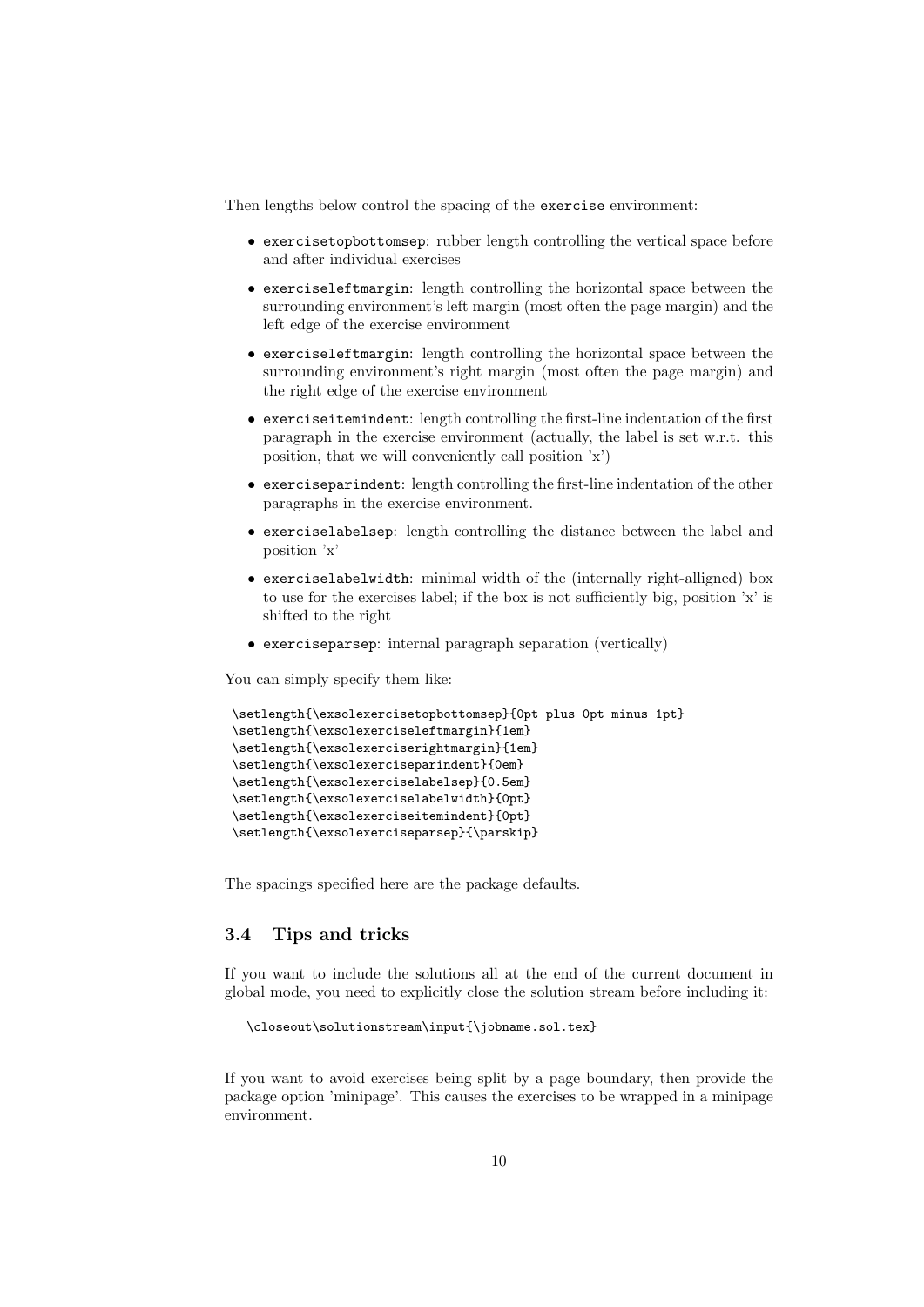# 4 Implementation

1  $\langle *package \rangle$ 

# 4.1 Auxiliary packages

The package uses some auxiliary packages:

```
2 \RequirePackage{ifmtarg}
3 \RequirePackage{fancyvrb}
4 \RequirePackage{ifthen}
5 \RequirePackage{kvoptions}
6 \RequirePackage{multicol}
7 \RequirePackage{varwidth}
```
## 4.2 Package options

The package offers some options:

local This boolean option (true, false) allows setting the mode of the package into local, i.e. that the numbering of the exercises is not related to the position in the document, but uses it's own local counter in combination with a exerciseseries counter.

8 \DeclareBoolOption[false]{local}

nolabels This boolean option (true, false) allows suppressing the 'Exercise' and 'Solution' label that normally appear before the exercise and solution number.

9 \DeclareBoolOption[false]{nolabels}

exercisesfontsize This option allows setting the font of the exercises environment. You may chopse one of tiny, scriptsize, footnotesize, small, normalsize, large, etc. E.g., [exercisesfontsize=small].

10 \DeclareStringOption[normalsize]{exercisesfontsize}

exerciseaslist This boolean option (true, false) allows setting the typesetting of the exercises in a list environment. This causes the exercises to be typeset in a more compact fashion, with indented left and right margin.

#### 11 \DeclareBoolOption[false]{exerciseaslist}

copyexercisesinsolutions This boolean option (true, false) allows copying the exercises in the solutions file, to allow for making a complete stand-alone exercises bundle.

12 \DeclareBoolOption[false]{copyexercisesinsolutions}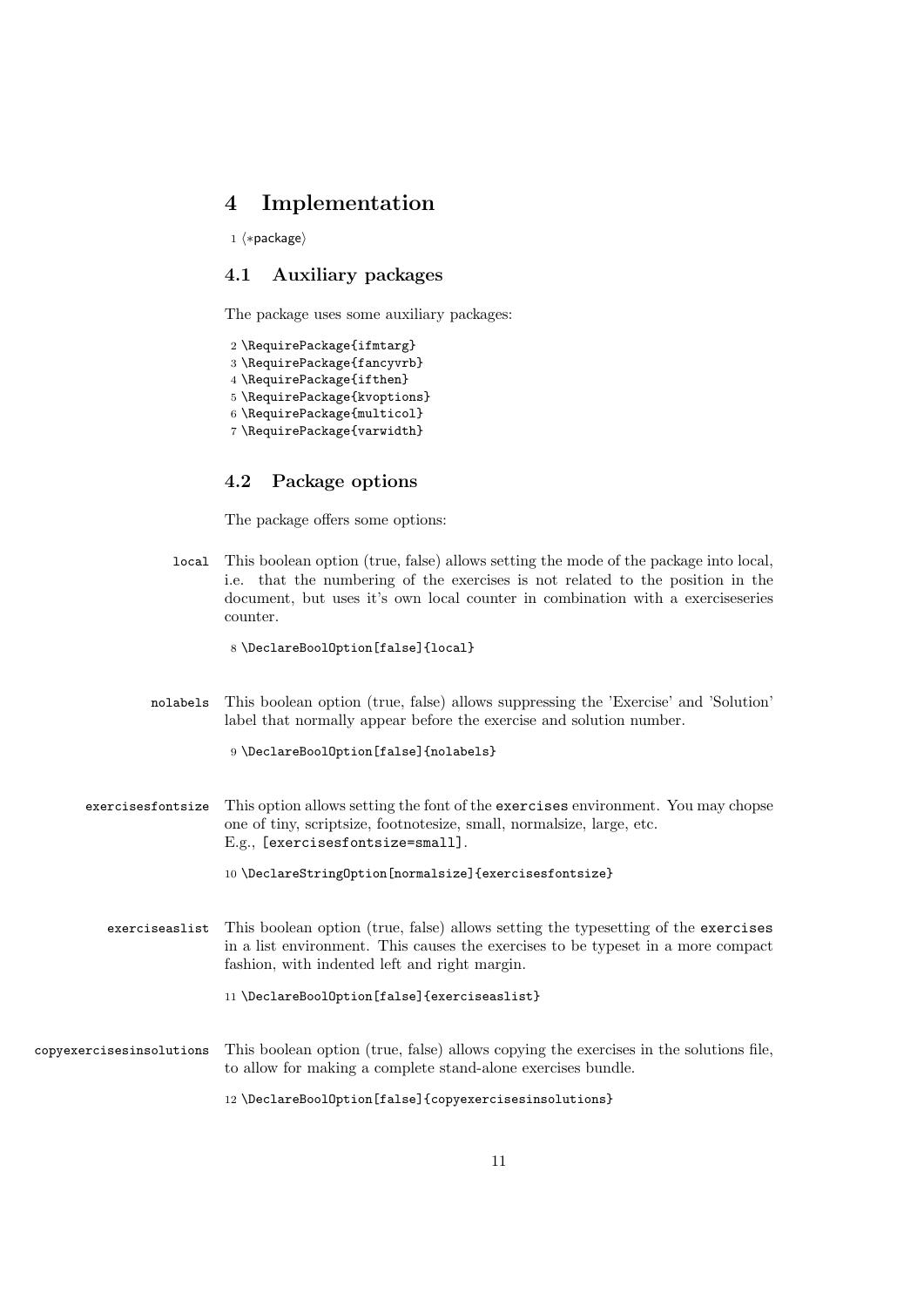|                         | This avoids them getting split by a page boundary.                                                                                   |
|-------------------------|--------------------------------------------------------------------------------------------------------------------------------------|
|                         | 13 \DeclareBoolOption[false]{minipage}                                                                                               |
| usesolutionserieslabels | This boolean options (true, false) causes the exercises eries label to be reused when<br>inserting the corresponding solutionseries. |
|                         | 14 \DeclareBoolOption[false]{usesolutionserieslabels}<br>The options are processed using:                                            |
|                         | 15 \ProcessKeyvalOptions*                                                                                                            |
|                         | The options are subsequently handled                                                                                                 |
|                         |                                                                                                                                      |

minipage This boolean option (true, false) causes the exercises to be wrapped in minipages.

\newcommand{\exercisesfontsize}{\csname \exsol@exercisesfontsize\endcsname}

## 4.3 Customization of lengths

The commands below allow customizing many lengths that control the typesetting of the exercises.

First some lengths to control the spacing before and after exercises.

```
17 \newlength{\exsolexercisesaboveskip}
18 \setlength{\exsolexercisesaboveskip}{0ex plus 1pt minus 1pt}
19 \addtolength{\exsolexercisesaboveskip}{-2\baselineskip}
20 \newlength{\exsolexercisesbelowskip}
21 \setlength{\exsolexercisesbelowskip}{0ex plus 1pt minus 1pt}
22 \addtolength{\exsolexercisesbelowskip}{\baselineskip}
```
Then some lengths to control the spacing for a single exercise. These lengths only work when the exerciseaslist package option has been specified. Sensible defaults have been set.

```
23 \newlength{\exsolexercisetopbottomsep}
24 \setlength{\exsolexercisetopbottomsep}{0pt plus 0pt minus 1pt}
25 \newlength{\exsolexerciseleftmargin}
26 \setlength{\exsolexerciseleftmargin}{1em}
27 \newlength{\exsolexerciserightmargin}
28 \setlength{\exsolexerciserightmargin}{1em}
29 \newlength{\exsolexerciseparindent}
30 \setlength{\exsolexerciseparindent}{0em}
31 \newlength{\exsolexerciselabelsep}
32 \setlength{\exsolexerciselabelsep}{0.5em}
33 \newlength{\exsolexerciselabelwidth}
34 \setlength{\exsolexerciselabelwidth}{0pt}
35 \newlength{\exsolexerciseitemindent}
36 \setlength{\exsolexerciseitemindent}{0pt}
37 \newlength{\exsolexerciseparsep}
38 \setlength{\exsolexerciseparsep}{\parskip}
```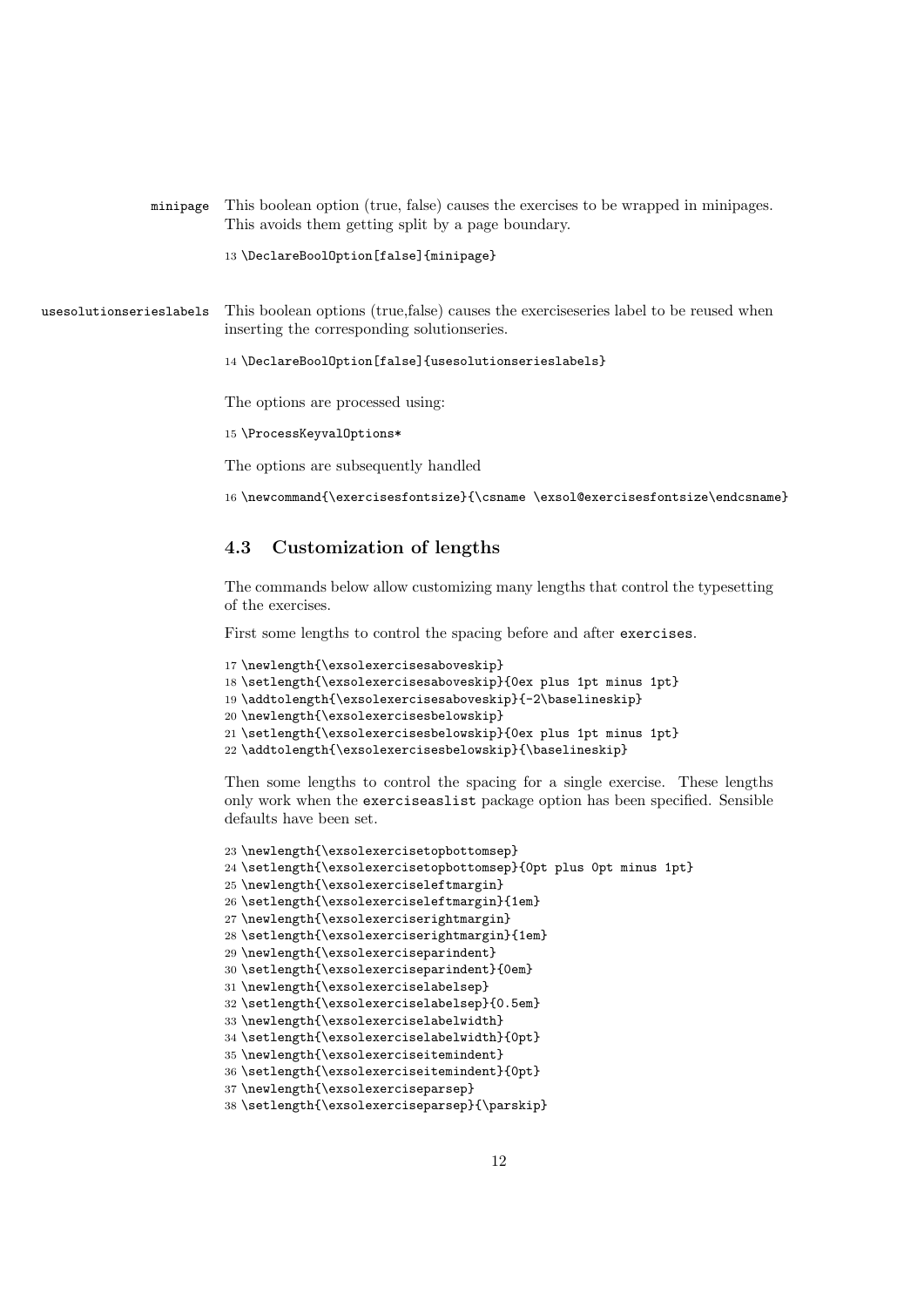### 4.4 Con- and destruction of the auxiliary streams

At the beginning of your document, we start by opening a stream to a file that will be used to write the solutions to. At the end of your document, the package closes the stream.

```
39 \AtBeginDocument{
40 \typeout{Writing solutions to solution file \jobname.sol.tex}
41 \newwrite\solutionstream
42 \immediate\openout\solutionstream=\jobname.sol.tex
43 \typeout{Using intermediate exercise file \jobname.exc.tex}
44 \newwrite\exercisestream
45 \typeout{Writing formulae to formula collection file \jobname.fc.tex}
46 \newwrite\formulacollectionstream
47 \immediate\openout\formulacollectionstream=\jobname.fc.tex
48 \typeout{Using intermediate formula file \jobname.for.tex}
49 \newwrite\formulastream
50 }
51 \AtEndDocument{
52 \immediate\closeout\formulacollectionstream
53 \immediate\closeout\solutionstream
54 }
```
In local mode we also want to close the solutionstream, read it and open it again:

```
55 \newcommand\loadSolutions{
56 \immediate\closeout\solutionstream
57 \input{\jobname.sol.tex}
58 % \immediate\openout\solutionstream=\jobname.sol.tex
59 }
```
## 4.5 Series counter

By providing an exerciseseries counter, proper numbering of the exercise series is provided. Note that separate series, render the numbering of the exercises from document-global, to series-local, therefore hindering the concordance of solutions to exercises.

```
60 \newcounter{exerciseseries}[subsubsection]
61 \setcounter{exerciseseries}{0}
62 \renewcommand{\theexerciseseries}{\arabic{exerciseseries}}
```
# 4.6 Exercise counter

By providing an exercise counter, proper numbering of the exercises is provided to allow for good cross referencing of the solutions to the exercises.

```
63 \newcounter{exercise}[exerciseseries]
64 \setcounter{exercise}{0}
65 \renewcommand{\theexercise}{%
66 \ifexsol@local
```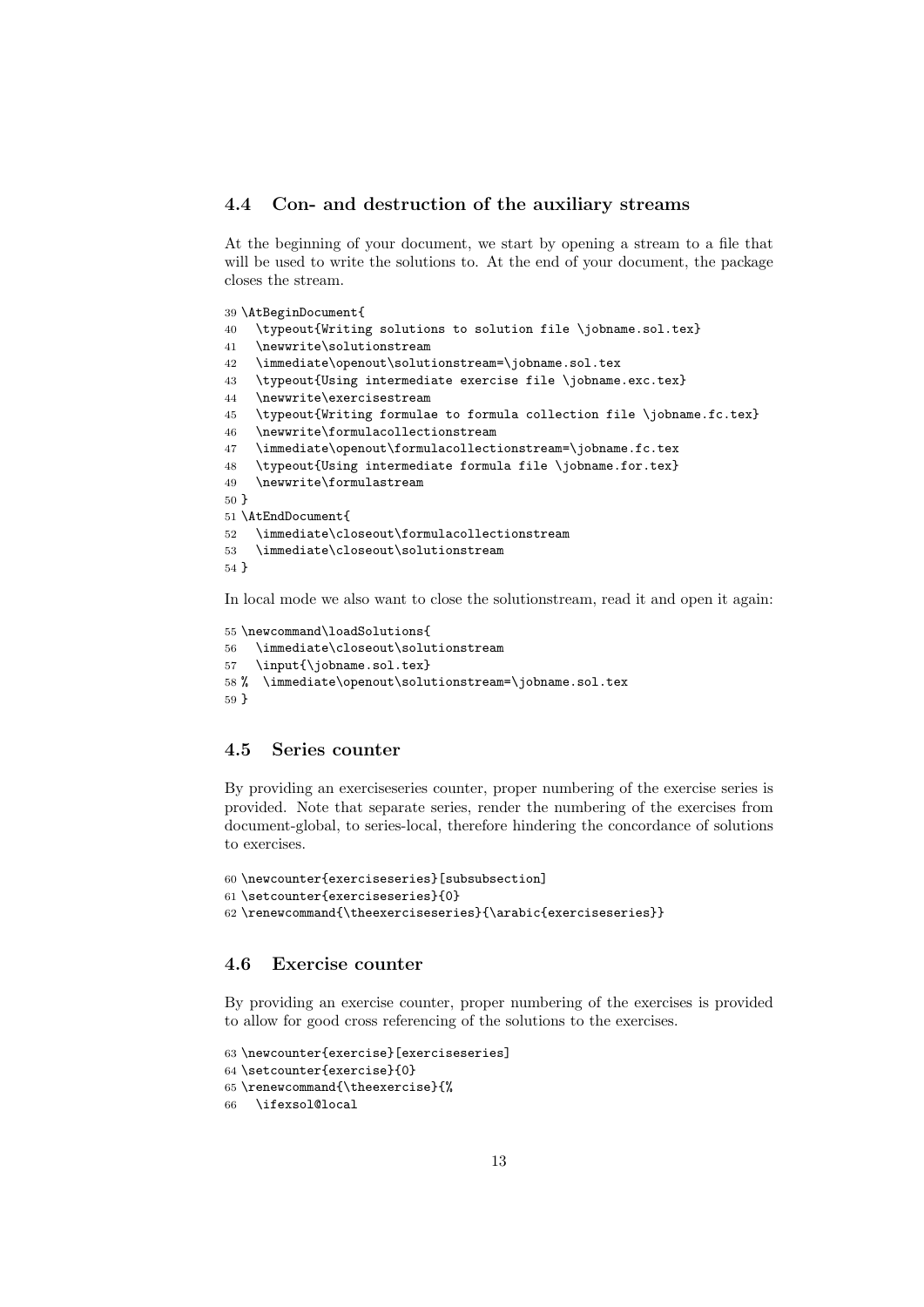```
67 \arabic{exerciseseries}.\arabic{exercise}%
68 \else
69 \@ifundefined{c@chapter}{}{\if0\arabic{chapter}\else\arabic{chapter}.\fi}%
70 \if0\arabic{section}\else\arabic{section}\fi%
71 \if0\arabic{subsection}\else.\arabic{subsection}\fi%
72 \if0\arabic{subsubsection}\else.\arabic{subsubsection}\fi%
73 \if0\arabic{exercise}\else%
74 \@ifundefined{c@chapter}%
75 {\if0\arabic{section}\else-\fi}%
76 {-}%
77 \arabic{exercise}%
78 \fi
79 \fi
80 }
```
## 4.7 Detokenization in order to cope with utf8

Combining old-school LATEX (before X<sub>T</sub>TEX and LuaTEX) and UTF-8 is a pain. Detokenization has been suggested by Geoffrey Poore to solve issues with UTF-8 characters messing up the fancyvrb internals.

```
81 \newcommand{\GPES@write@detok}[1]{%
82 \immediate\write\exercisestream{\detokenize{#1}}}%
83 \newcommand{\GPSS@write@detok}[1]{%
84 \immediate\write\solutionstream{\detokenize{#1}}}%
85 \newcommand{\GPESS@write@detok}[1]{%
86 \GPES@write@detok{#1}%
87 \GPSS@write@detok{#1}}%
88 \newcommand{\GPFORCOL@write@detok}[1]{%
89 \immediate\write\formulacollectionstream{\detokenize{#1}}%
90 \immediate\write\formulastream{\detokenize{#1}}}%
91 \newcommand{\GPFORCOLONLY@write@detok}[1]{%
92 \immediate\write\formulacollectionstream{\detokenize{#1}}}%
```
# 5 The user environments

```
exercise The exercise environment is used to typeset your exercises, provide them with
          a nice label and allow for copying the exercise to the solutions file (if the package
          option copyexercisesinsolution) is set. The label can be set by redefining the
          \exercisename macro, or by relying on the Babel provisions. The code is almost
          litteraly taken from the fancyvrb package.
```

```
93 \def\exercise{\FV@Environment{}{exercise}}
94 \def\FVB@exercise{%
95 \refstepcounter{exercise}%
96 \immediate\openout\exercisestream=\jobname.exc.tex
97 \ifexsol@local
98 % \immediate\write\solutionstream{}
99 \else
100 % \immediate\write\solutionstream{\string\vspace*\string{2ex\string}%
101 % \string\quad\string\newline}
```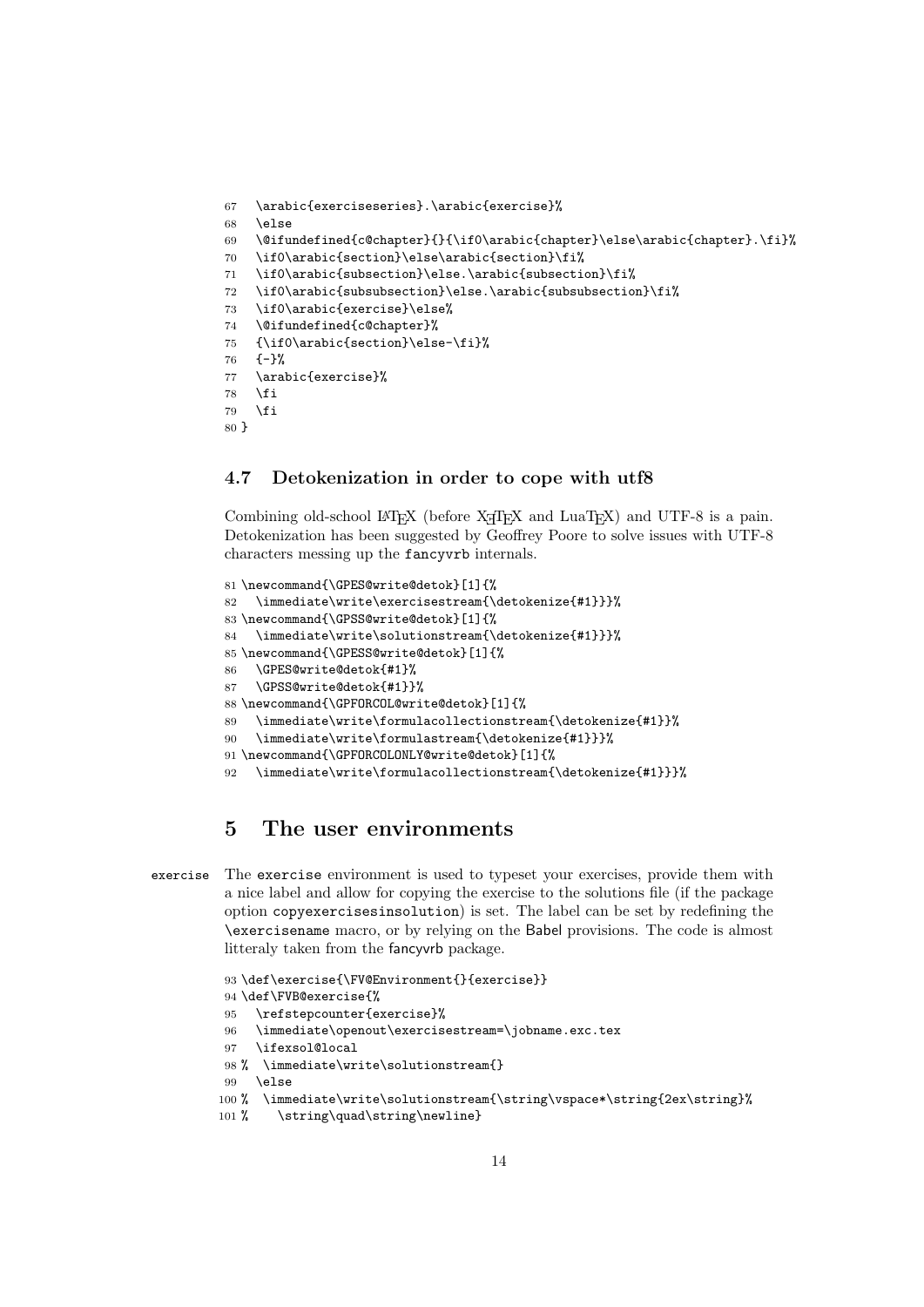```
102 \text{ } \text{ } 16103 \ifexsol@copyexercisesinsolutions
                 104 % WDSC tofix
                 105 % \typeout{Writing exercise to \jobname.sol.tex}
                 106 \immediate\write\solutionstream{\string\begin{exsol@exercise}{\theexercise}}
                 107 \fi
                 108 \immediate\write\exercisestream{\string\begin{exsol@exercise}{\theexercise}}
                 109 \@bsphack
                 110 \begingroup
                 111 \FV@UseKeyValues
                 112 \FV@DefineWhiteSpace
                 113 \def\FV@Space{\space}%
                 114 \FV@DefineTabOut
                 115 \ifexsol@copyexercisesinsolutions
                 116 \let\FV@ProcessLine\GPESS@write@detok %
                 117 \leq \leq \leq \leq \leq \leq \leq \leq \leq \leq \leq \leq \leq \leq \leq \leq \leq \leq \leq \leq \leq \leq \leq \leq \leq \leq \leq \leq \leq \leq \leq \leq \leq \leq \leq \leq118 \let\FV@ProcessLine\GPES@write@detok %
                 119 \overrightarrow{fi}120 \relax
                 121 \let\FV@FontScanPrep\relax
                 122 \let\@noligs\relax
                 123 \FV@Scan
                 124 }
                 125 \def\FVE@exercise{
                 126 \endgroup\@esphack
                 127 \immediate\write\exercisestream{\string\end{exsol@exercise}}
                 128 \ifexsol@copyexercisesinsolutions
                 129 \immediate\write\solutionstream{\string\end{exsol@exercise}}
                 130 \fi
                 131 \immediate\closeout\exercisestream
                 132 \input{\jobname.exc.tex}
                 133 }
                 134 \DefineVerbatimEnvironment{exercise}{exercise}{}
exsol@exercise The exsol@exercise environment is an internal macro used to typeset your exer-
```
# cises and provide them with a nice label and number. Do not use it directly. Use the proper environment exercise instead.

```
135 \newenvironment{exsol@exercise}[1]
136 {%
137 \ifthenelse{\boolean{exsol@minipage}}{\begin{minipage}[t]{\textwidth}}{}%
138 \ifthenelse{\boolean{exsol@exerciseaslist}}
139 {
140 \begin{list}%
141 \{\}142 \{ \%143 \setlength{\topsep}{\exsolexercisetopbottomsep}%
144 \setlength{\leftmargin}{\exsolexerciseleftmargin}%
145 \setlength{\rightmargin}{\exsolexerciserightmargin}%
146 \setlength{\listparindent}{\exsolexerciseparindent}%
147 \setlength{\itemindent}{\exsolexerciseitemindent}%
148 \setlength{\parsep}{\exsolexerciseparsep}
149 \setlength{\labelsep}{\exsolexerciselabelsep}
150 \setlength{\labelwidth}{\exsolexerciselabelwidth}}
```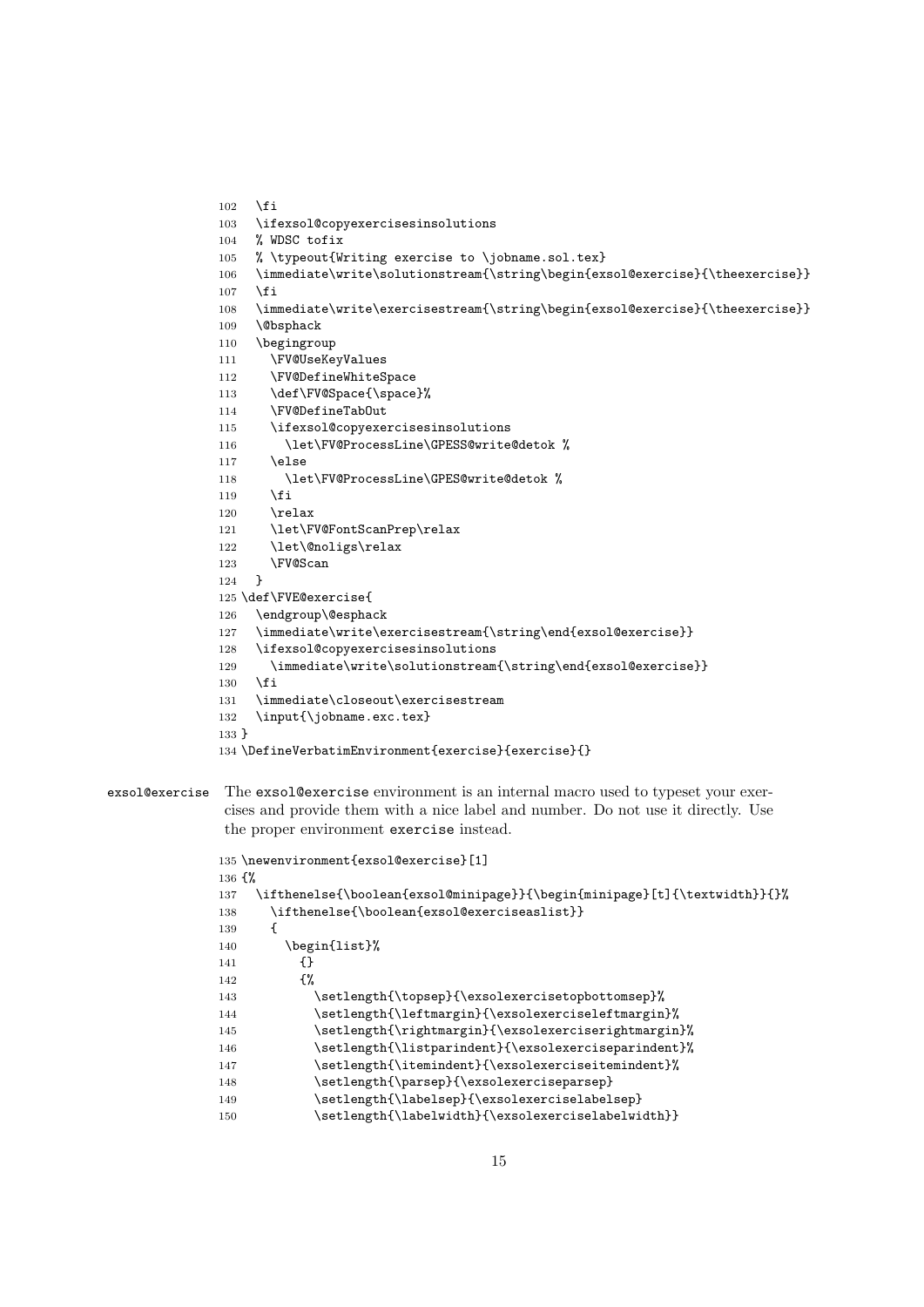```
151 \item[\ifexsol@nolabels~#1:\else\exercisename{}~#1:\fi]%
152 }
153 {\ifexsol@nolabels #1:\else%
154 \subparagraph{\exercisename{}"#1:}\fi}
155 }
156 {%
157 \ifthenelse{\boolean{exsol@exerciseaslist}}%
158 {\end{list}}{}%
159 \ifthenelse{\boolean{exsol@minipage}}{\end{minipage}}{\par}%
160 }
```
solution The solution environment is used to typeset your solutions and provide them with a nice label and number that corresponds to the exercise that preceeded this solution. Theno label can be set by redefining the \solutionname macro, or by relying on the Babel provisions. The code is almost litteraly taken from the fancyvrb package.

```
161 \def\solution{\FV@Environment{}{solution}}
162 \def\FVB@solution{%
163 %\typeout{Writing solution to \jobname.sol.tex}
164 \ifexsol@copyexercisesinsolutions
165 \immediate\write\solutionstream{\string\begin{exsol@solution}{}}
166 \else
167 \immediate\write\solutionstream{\string\begin{exsol@solution}{\theexercise}}
168 \fi
169 \@bsphack
170 \begingroup
171 \FV@UseKeyValues
172 \FV@DefineWhiteSpace
173 \def\FV@Space{\space}%
174 \FV@DefineTabOut
175 \let\FV@ProcessLine\GPSS@write@detok %
176 \relax
177 \let\FV@FontScanPrep\relax
178 \let\@noligs\relax
179 \FV@Scan
180 }
181 \def\FVE@solution{
182 \endgroup\@esphack
183 \immediate\write\solutionstream{\string\end{exsol@solution}}
184 }
185 \DefineVerbatimEnvironment{solution}{solution}{}
```

```
exsol@solution The exsol@solution environment is an internal macro used to typeset your so-
                lutions. Do not use it directly. Use the proper environment solution instead.
```

```
186 \newenvironment{exsol@solution}[1]
187 {%
188 \ifthenelse{\boolean{exsol@minipage}}{\begin{minipage}[t]{\textwidth}}{}%
189 \ifthenelse{\boolean{exsol@exerciseaslist}}
190 {\begin{list}%
191 {%
```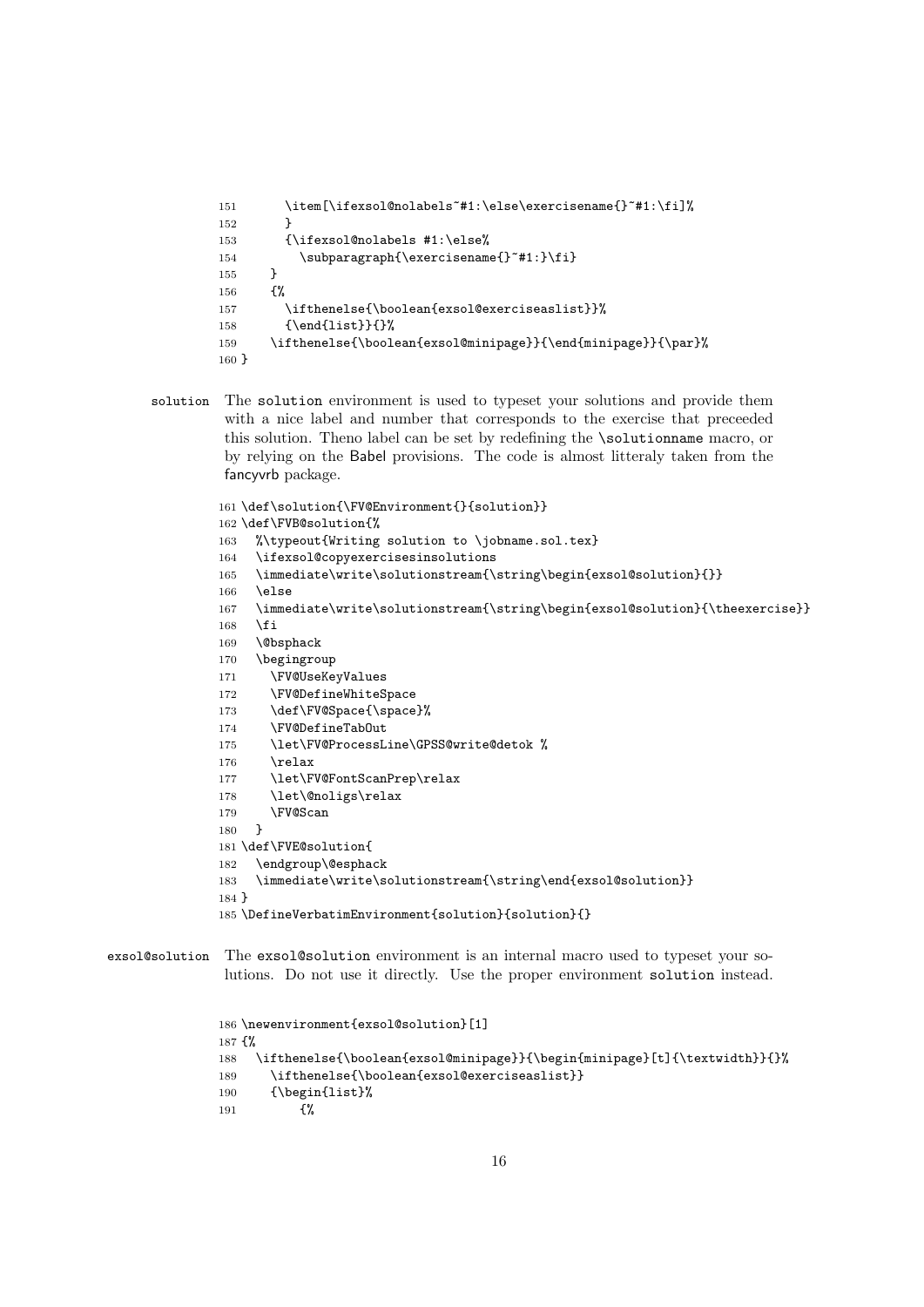| 192     | }%                                                           |
|---------|--------------------------------------------------------------|
| 193     | {%                                                           |
| 194     | \setlength{\topsep}{\exsolexercisetopbottomsep}%             |
| 195     | \setlength{\leftmargin}{\exsolexerciseleftmargin}%           |
| 196     | \setlength{\rightmargin}{\exsolexerciserightmargin}%         |
| 197     | \setlength{\listparindent}{\exsolexerciseparindent}%         |
| 198     | \setlength{\itemindent}{\exsolexerciseitemindent}%           |
| 199     | \setlength{\parsep}{\exsolexerciseparsep}                    |
| 200     | \setlength{\labelsep}{\exsolexerciselabelsep}                |
| 201     | \setlength{\labelwidth}{\exsolexerciselabelwidth}}           |
| 202     | \item[\ifexsol@nolabels #1:\else%                            |
| 203     | \solutionname{}\@ifmtarg{#1}{}{~}#1:\fi]                     |
| 204     | ጉ%                                                           |
| 205     | {\ifexsol@nolabels #1:\else%                                 |
| 206     | \subparagraph{\solutionname{}\@ifmtarg{#1}{}{~}#1:}\fi}      |
| 207     | }                                                            |
| 208     | {%                                                           |
| 209     | \ifthenelse{\boolean{exsol@exerciseaslist}}%                 |
| 210     | $\{\end{matrix} \$                                           |
| 211     | \ifthenelse{\boolean{exsol@minipage}}{\end{minipage}}{\par}% |
| $212$ } |                                                              |

exercises The exercises environment helps typesetting your exercises to stand out from the rest of the text. You may use it at the end of a chapter, or just to group some exercises in the text.

```
213 \define@key{exercises}{columns}{\renewcommand\columncount{#1}}
214 \define@key{exercises}{exsubrule}{\renewcommand\exsubrule{#1}}
215 \define@key{exercises}{solsubrule}{\renewcommand\solsubrule{#1}}
216 \define@key{exercises}{subrule}{\renewcommand\exsubrule{#1}\renewcommand\solsubrule{#1}}
217 \newenvironment{exercises}[1][]
218 {%
219 \newcommand\columncount{1}% default
220 \newcommand\exsubrule{}% default
221 \newcommand\solsubrule{}% default
222 \setkeys{exercises}{#1}%
223 \exercisesfontsize\rule{.25\linewidth}{0.15mm}%
224 \vspace*{-1.5\baselineskip}%
225 \paragraph{\exercisesname}~\\*
226 \ifthenelse{\columncount > 1}{\begin{multicols}{\columncount}}{}%
227 }%
228 {
229 \ifthenelse{\columncount > 1}{\end{multicols}}{}\relax%
230 \vspace*{-\baselineskip}\vspace*{\exsolexercisesbelowskip}%
231 \exsubrule\par}
```
exerciseseries The exerciseseries environment helps typesetting your exercises in series.

```
232 \define@key{exerciseseries}{columns}{\renewcommand\columncount{#1}}
233 \define@key{exerciseseries}{exsubrule}{\renewcommand\exsubrule{#1}}
234 \define@key{exerciseseries}{solsubrule}{\renewcommand\solsubrule{#1}}
235 \define@key{exerciseseries}{subrule}{\renewcommand\exsubrule{#1}\renewcommand\solsubrule{#1}}
236 \newenvironment{exerciseseries}[2][]
```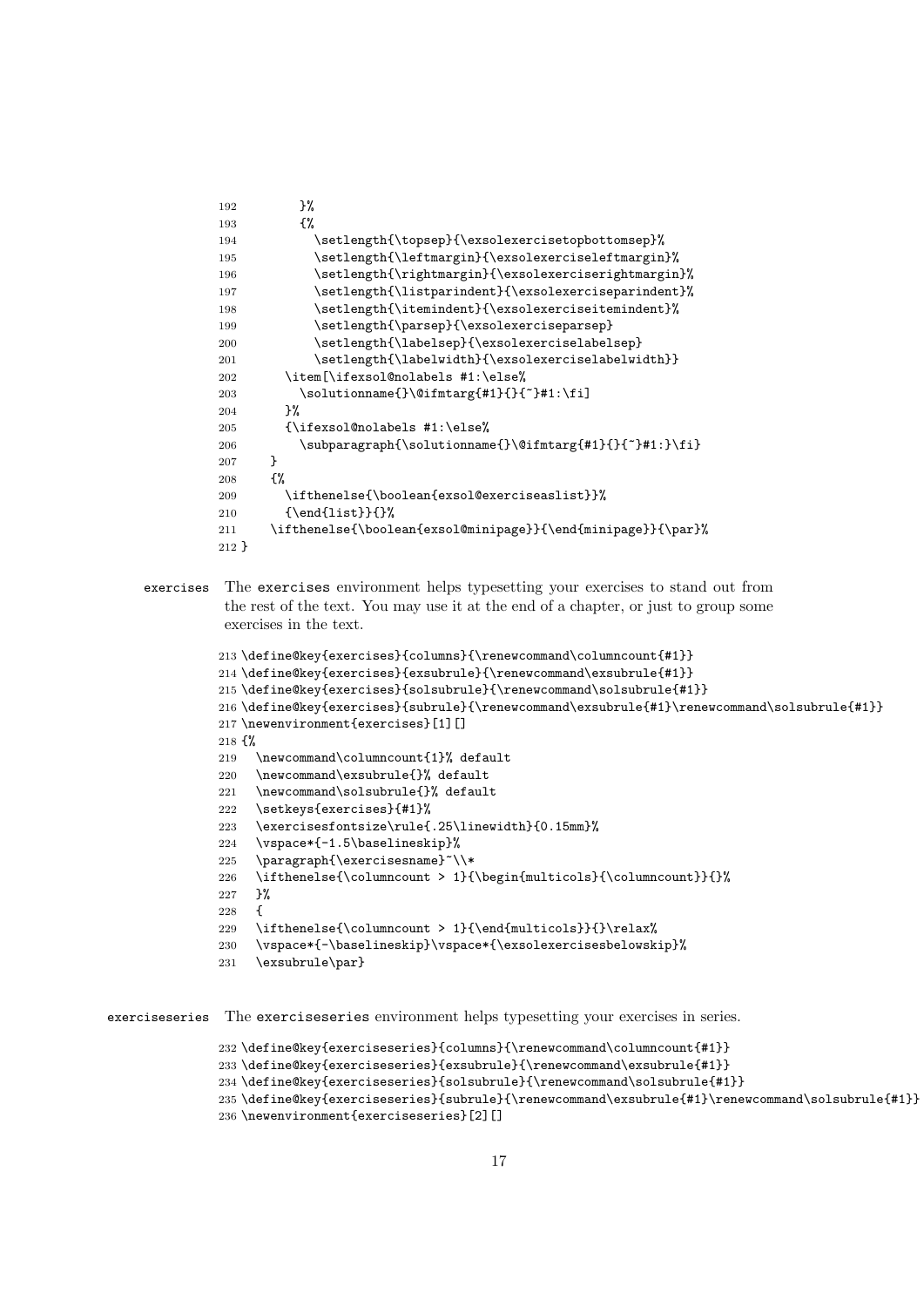```
237 {
238 \refstepcounter{exerciseseries}%
239 \newcommand\columncount{1} % default
240 \newcommand\exsubrule{} % default
241 \newcommand\solsubrule{} % default
242 \setkeys{exerciseseries}{#1}%
243 \paragraph{\seriesname~\theexerciseseries:~#2}~\par
244 \ifthenelse{\columncount > 1}{\begin{multicols}{\columncount}}{}
245 \immediate\write\solutionstream{\string\begin\string{solutionseries\string}%
246 \label{cor:optimal} $$ 246 \string[#1\string]\string\string\string\string\thee}{\hee}{\hee}{\hee}{\rm se} {2\over 2} \sigma \rm s}{\hee}247 }
248 {
249 \ifthenelse{\columncount > 1}{\end{multicols}}{}\relax
250 \exsubrule\par
251 \immediate\write\solutionstream{\string\end\string{solutionseries\string}}
252 }
```

```
solutionseries The solutionseries environment helps typesetting your solutions in series. You
                don't need to use this function explicitly. The package does this for you.
```

```
253 \newenvironment{solutionseries}[3][]
254 {
255 \newcommand\columncount{1} % default
256 \newcommand\exsubrule{} % default
257 \newcommand\solsubrule{} % default
258 \setkeys{exercises}{#1}%
259 \paragraph{\seriesname~#3\ifexsol@usesolutionserieslabels: #2\fi}~\par
260 \ifthenelse{\columncount > 1}{\begin{multicols}{\columncount}}{}
261 }
262 {
263 \ifthenelse{\columncount > 1}{\end{multicols}}{}
264 \solsubrule\par
265 }
```

```
informulacollection The informulacollection environment is used to write its contents to the for-
                      mula collection stream and load back into the main text for typesetting. The code
                      is almost litteraly taken from the fancyvrb package.
```

```
266 \def\informulacollection{\FV@Environment{}{informulacollection}}
267 \def\FVB@informulacollection{%
268 \immediate\openout\formulastream=\jobname.for.tex
269 %\typeout{Writing formula to \jobname.for.tex and \jobname.fc.tex}
270 \@bsphack
271 \begingroup
272 \FV@UseKeyValues
273 \FV@DefineWhiteSpace
274 \def\FV@Space{\space}%
```
- \FV@DefineTabOut
- 276 \let\FV@ProcessLine\GPFORCOL@write@detok %
- $\text{Vrelax}$
- \let\FV@FontScanPrep\relax
- \let\@noligs\relax
- \FV@Scan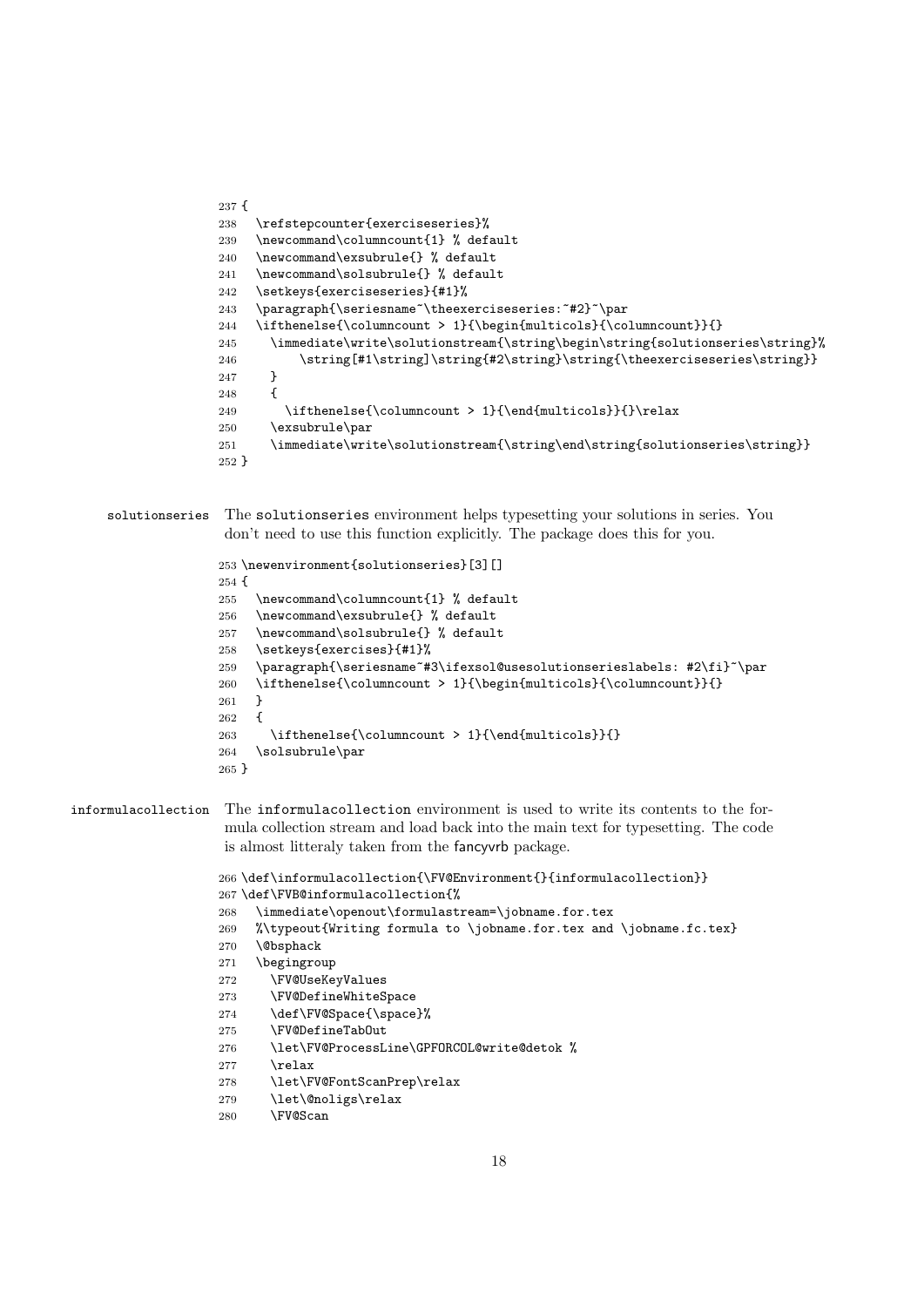```
281 }
282 \def\FVE@informulacollection{
283 \endgroup\@esphack
284 \immediate\closeout\formulastream
285 \input{\jobname.for.tex}
286 }
287 \DefineVerbatimEnvironment{informulacollection}{informulacollection}{}
```
### informulacollectiononly The informulacollectiononly environment is used to write its contents to the formula collection stream without loading it back into the main text for typesetting. The code is almost litteraly taken from the fancyvrb package.

```
288 \def\informulacollectiononly{\FV@Environment{}{informulacollectiononly}}
289 \def\FVB@informulacollectiononly{%
290 %\typeout{Writing special to \jobname.fc.tex}
291 \@bsphack
292 \begingroup
293 \FV@UseKeyValues
294 \FV@DefineWhiteSpace
295 \def\FV@Space{\space}%
296 \FV@DefineTabOut
297 \let\FV@ProcessLine\GPFORCOLONLY@write@detok %
298 \relax
299 \let\FV@FontScanPrep\relax
300 \let\@noligs\relax
301 \FV@Scan
302 }
303 \def\FVE@informulacollectiononly{
304 \endgroup\@esphack
305 }
306 \DefineVerbatimEnvironment{informulacollectiononly}{informulacollectiononly}{}
```
# 5.1 Some Babel provisions

```
307 \newcommand{\exercisename}{Exercise}
308 \newcommand{\exercisesname}{Exercises}
309 \newcommand{\solutionname}{Solution}
310 \newcommand{\solutionsname}{Solutions}
311 \newcommand{\seriesname}{Series}
```
You may redefine these macros, but to help you out a little bit, we provide with some basic Babel auxiliaries. If you're a true polyglot and are willing to help me out by providing translations for other languages, I'm very willing to incorporate them into the code.

```
312 \addto\captionsdutch{%
313 \renewcommand{\exercisename}{Oefening}%
314 \renewcommand{\exercisesname}{Oefeningen}%
315 \renewcommand{\solutionname}{Oplossing}%
316 \renewcommand{\solutionsname}{Oplossingen}%
317 \renewcommand{\seriesname}{Reeks}%
318 }
319 \addto\captionsgerman{%
```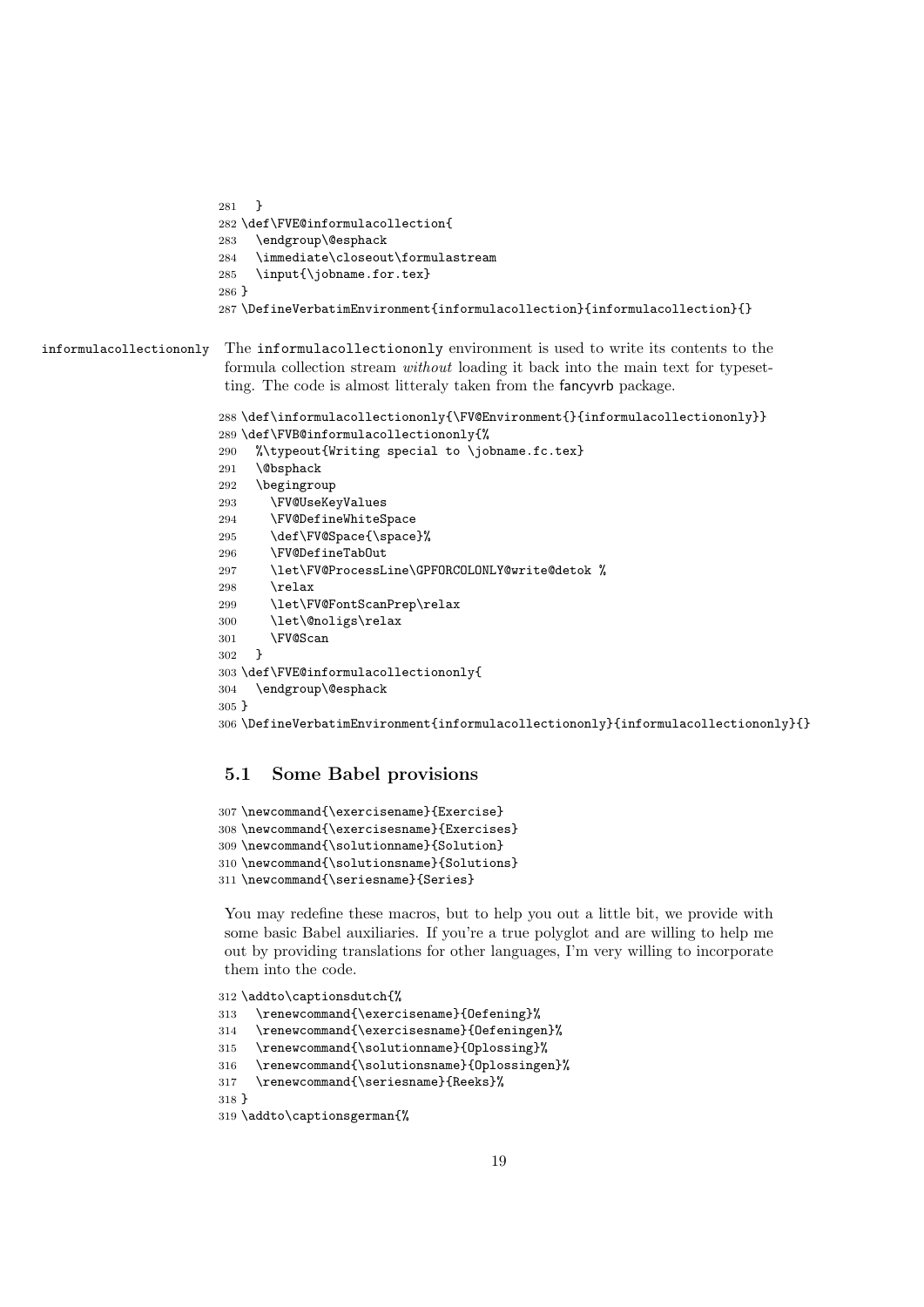```
320 \renewcommand{\exercisename}{Aufgabe}%
321 \renewcommand{\exercisesname}{Aufgaben}%
322 \renewcommand{\solutionname}{L\"osung}%
323 \renewcommand{\solutionsname}{L\"osungen}%
324 \renewcommand{\seriesname}{Serie}%
325 }
326 \addto\captionsngerman{%
327 \renewcommand{\exercisename}{Aufgabe}%
328 \renewcommand{\exercisesname}{Aufgaben}%
329 \renewcommand{\solutionname}{L\"osung}%
330 \renewcommand{\solutionsname}{L\"osungen}%
331 \renewcommand{\seriesname}{Serie}%
332 }
333 \addto\captionsfrench{%
334 \renewcommand{\exercisename}{Exercice}%
335 \renewcommand{\exercisesname}{Exercices}%
336 \renewcommand{\solutionname}{Solution}%
337 \renewcommand{\solutionsname}{Solutions}%
338 \renewcommand{\seriesname}{Serie}%
339 }
340 \addto\captionsfinnish{
341 \renewcommand{\exercisename}{Teht\"av\"a}%
342 \renewcommand{\exercisesname}{Teht\"avi\"a}%
343 \renewcommand{\solutionname}{Ratkaisu}%
344 \renewcommand{\solutionsname}{Ratkaisut}%
345 \renewcommand{\seriesname}{Sarja}
346 }
347 \addto\captionsspanish{%
348 \renewcommand{\exercisename}{Ejercicio}%
349 \renewcommand{\exercisesname}{Ejercicios}%
350 \renewcommand{\solutionname}{Soluci\'on}%
351 \renewcommand{\solutionsname}{Soluciones}%
352 \renewcommand{\seriesname}{Serie}%
353 }
```
Now the final hack overloads the basic sectioning commands to make sure that they are copied into your solution book.

```
354 \newif\ifnoexinchapter
355 \noexinchapterfalse
356 \ifexsol@local
357 \else
358 \let\exsol@@makechapterhead\@makechapterhead
359 \def\@makechapterhead#1{%
360 \exsol@@makechapterhead{#1}
361 \ifnoexinchapter
362 \noexinchapterfalse
363 \else
364 \addtocounter{chapter}{-1}
365 \immediate\write\solutionstream{\string\setcounter{chapter}{\arabic{chapter}}%
366 \string\chapter{#1}}%
367 \addtocounter{chapter}{1}
368 \fi
369 }
```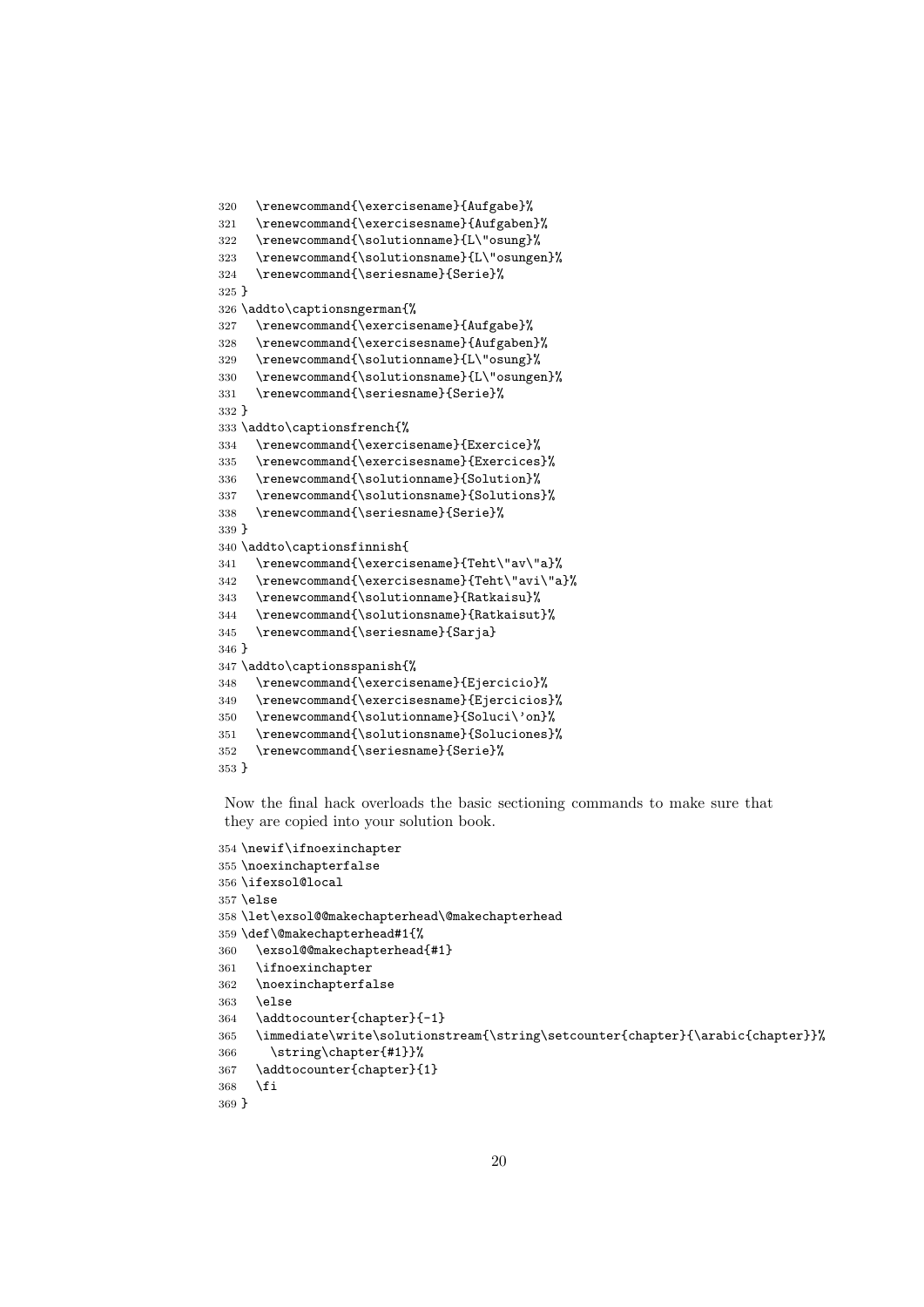```
370 \ifdefined\frontmatter
                          371 \let\exsol@@frontmatter\frontmatter
                          372 \def\frontmatter{%
                          373 \immediate\write\solutionstream{\string\frontmatter}%
                          374 \exsol@@frontmatter
                          375 }
                          376 \fi
                          377 \ifdefined\frontmatter
                          378 \let\exsol@@mainmatter\mainmatter
                          379 \def\mainmatter{%
                          380 \immediate\write\solutionstream{\string\mainmatter}%
                          381 \exsol@@mainmatter
                          382 }
                          383 \fi
                          384 \ifdefined\backmatter
                          385 \let\exsol@@backmatter\backmatter
                          386 \def\backmatter{%
                          387 \immediate\write\solutionstream{\string\backmatter}%
                          388 \exsol@@backmatter
                          389\,390 \fi
                          391 \ifdefined\appendix
                          392 \let\exsol@@appendix\appendix
                          393 \def\appendix{%
                          394 \immediate\write\solutionstream{\string\appendix}%
                          395 \exsol@@appendix
                          396 }
                          397 \fi
                          398 \fi
\noexercisesinnextchapter If you have chapters without exercises, you may want to leave them out of your
                           solution book. You can do this by putting the \noexercisesinnextchapter
                           macro before your chapter mark.
                          399 \newcommand{\noexercisesinnextchapter}
                          400 \text{ f}401 \noexinchaptertrue
                          402 }
\noexercisesinnextchapter As an alternative you may just want to put this marker in your text to cause the
                           printing of the sentence "No exercises in this chapter" in your solution book.
                          403 \newcommand{\noexercisesinchapter}
                          404 {
                          405 \immediate\write\solutionstream{No exercises in this chapter}
                          406 }
                          407 \langle / \text{package} \rangle
```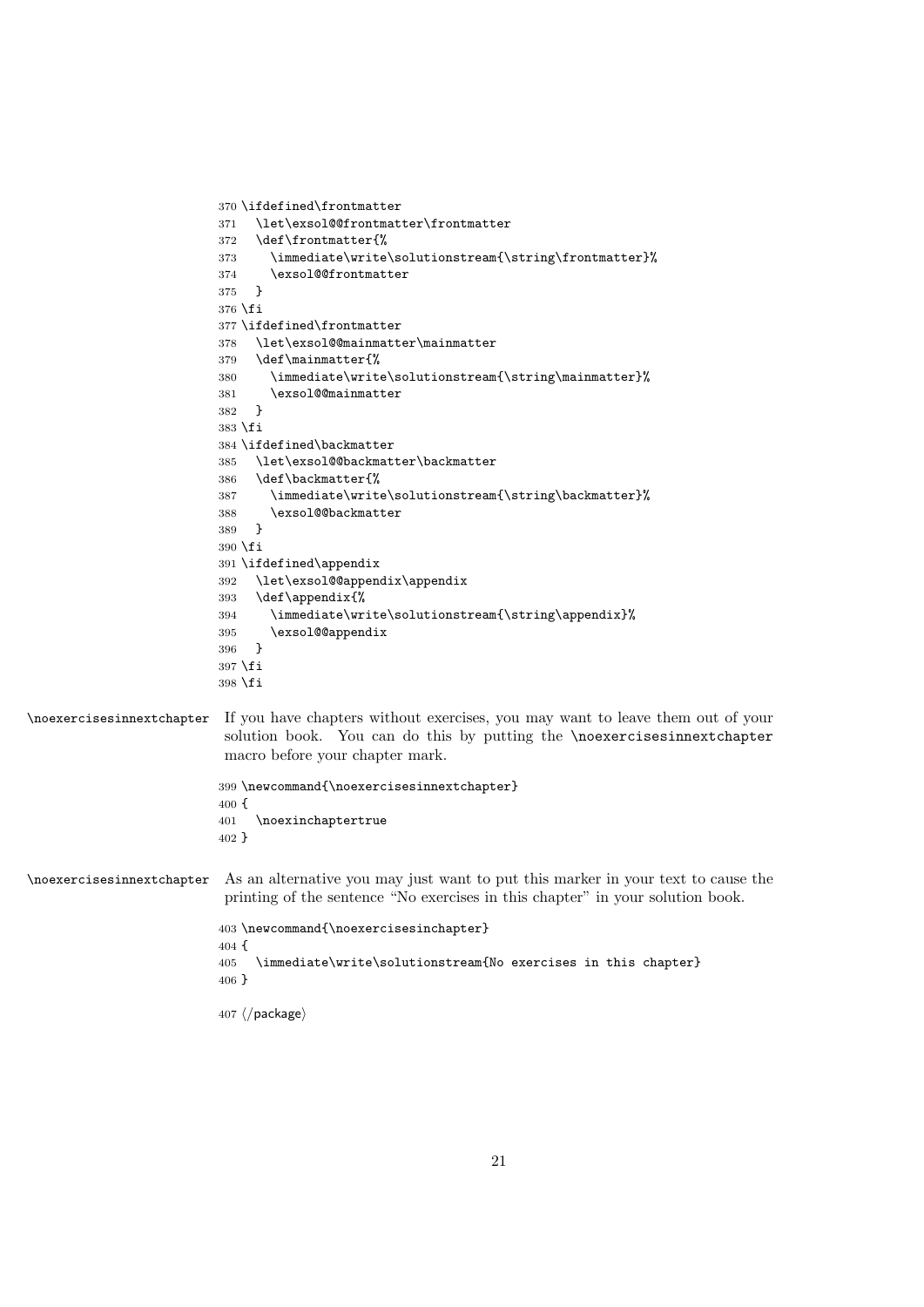# References

- <span id="page-21-0"></span>[1] Timothy Van Zandt, Herbert Voß, Denis Girou, Sebastian Rahtz, Niall Mansfield The fancyvrb package. <http://ctan.org/pkg/fancyvrb>. online, accessed in January 2012.
- <span id="page-21-1"></span>[2] The Comprehensive TeX Archive Network. <http://www.ctan.org>. online, accessed in January 2012.

# Change History

| v0.1                                                       | Changed option exercisesinlist                                                                                     |
|------------------------------------------------------------|--------------------------------------------------------------------------------------------------------------------|
| General: Initial version<br>1                              | to exercise as $\left  \cdot \right $<br>11                                                                        |
| v0.2                                                       | exsol@exercise: Changed                                                                                            |
| General: Minor bug fixes based on                          | implementation to allow for                                                                                        |
| first use by Paul Levrie $\dots$ .<br>1                    | copying the exercises to the                                                                                       |
| Added option exercises font<br>11                          | solutions file.<br>15                                                                                              |
| Fixed babel errors<br>19                                   | v0.6                                                                                                               |
| Removed dash in counter when                               | General: Prepared for CTAN                                                                                         |
| in document without sectioning                             | publication $\dots\dots\dots\dots\dots 1$                                                                          |
| commands<br>13                                             | v0.7                                                                                                               |
| exercises: Attempted to fix                                | General: Fixed UTF8                                                                                                |
| MiKTeX formatting problems<br>17                           | compatibility issues $\dots \dots \dots 1$                                                                         |
| exsol@exercise: Attempted to fix                           | Added detokenized writing  14                                                                                      |
| MiKTeX formatting problems<br>15                           | Added Finnish language support 19                                                                                  |
| v0.3                                                       | v0.8                                                                                                               |
| General: Minor bug fixes based on                          | General: Fixed missing babel tag<br>and running out of write                                                       |
| second use by Paul $\dots \dots 1$                         | handles<br>. 1                                                                                                     |
| exercises: Added some extra                                | moved newwrite of exercise                                                                                         |
| whitespace below                                           | stream to this spot to avoid                                                                                       |
| $exercises name \ldots \ldots \ldots$<br>17                | consuming all handles $\ldots \ldots$ 13                                                                           |
| exsol@exercise: Fixed labelsep to                          | v0.9                                                                                                               |
| avoid cluttered itemize                                    | General: . Changed default                                                                                         |
| environments<br>15                                         | behavior w.r.t.                                                                                                    |
| v0.4                                                       | minipage-wraping of exercises<br>11                                                                                |
| General: Allowed for non-list                              | Changed default behavior w.r.t.                                                                                    |
| formatting of exercises (as                                | minipage-wrapping of exercises<br>1                                                                                |
| $\text{default}$ $\ldots$ $\ldots$ $\ldots$ $\ldots$<br>-1 | v(0.91)                                                                                                            |
| Added option exercisesinlist<br>11<br>$\ddotsc$            | General: Corrected minipage                                                                                        |
| Changed name of option to                                  | dependence, made $\dots \dots \dots 1$                                                                             |
| exercisesfontsize<br>11                                    | added user-accessible lengths .<br>12                                                                              |
| exsol@exercise: Added option                               | v1.0                                                                                                               |
| exercisesinlist such that default                          | General: First stable release<br>- 1<br>$\overline{1}$ $\overline{1}$ $\overline{1}$ $\overline{1}$ $\overline{1}$ |
| results in non list formatting of                          | Added congruence of                                                                                                |
| $exercise \dots \dots \dots \dots \dots$<br>15             | chaptercounter of main                                                                                             |
| v0.5                                                       | document and chapter counter                                                                                       |
| General: Added option to also                              | of exercises document<br>20                                                                                        |
| send exercises to solutions file . 1                       | Added detokenized writing of                                                                                       |
| Added option                                               | formula and formula collection                                                                                     |
| $copy exercises in solutions \ldots$ .<br>11               | 14<br>stream $\dots \dots \dots \dots \dots \dots$                                                                 |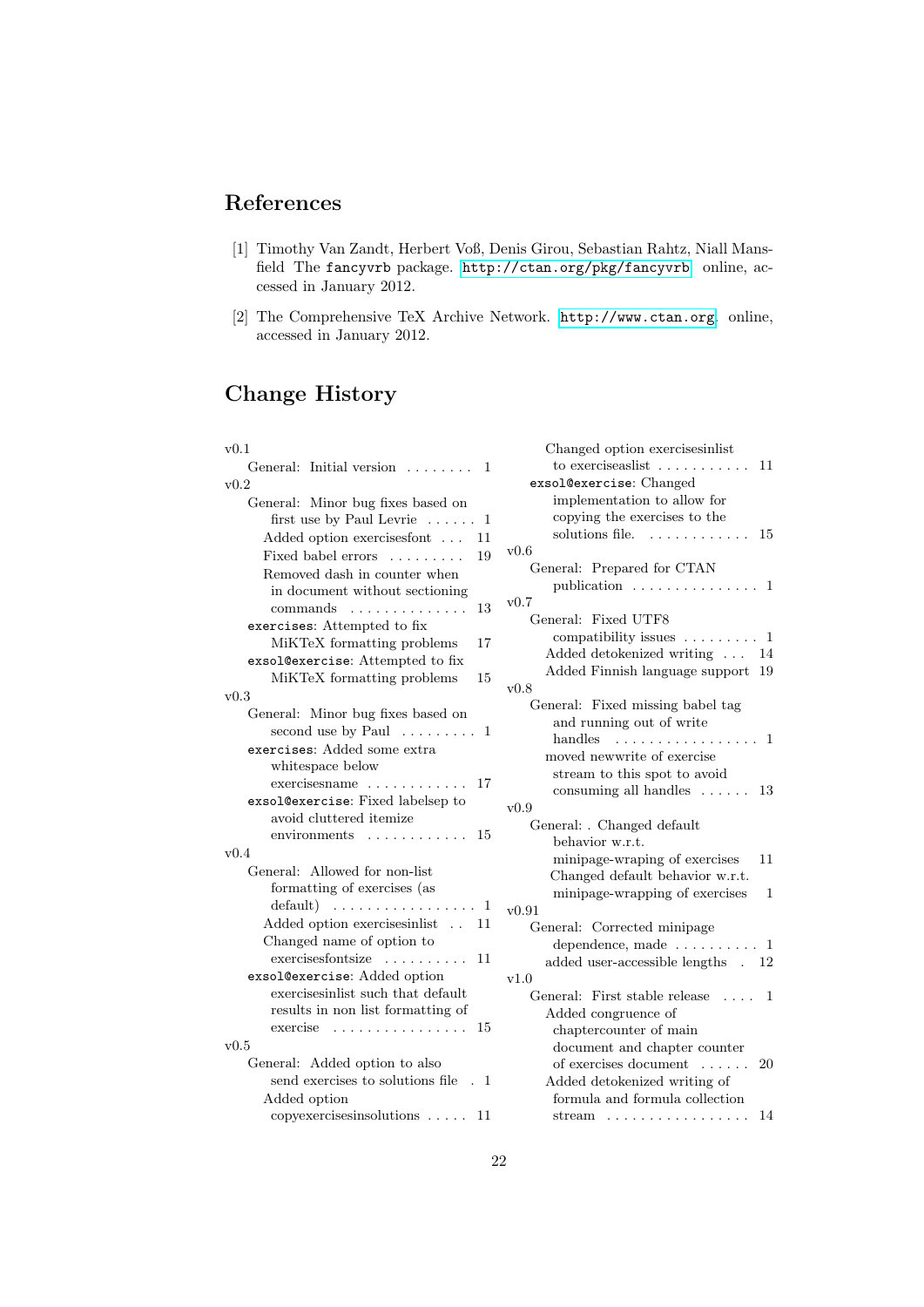| v1.1                                                                                                                                            | Completed German language                                                                                                                                     |  |
|-------------------------------------------------------------------------------------------------------------------------------------------------|---------------------------------------------------------------------------------------------------------------------------------------------------------------|--|
| General: Bugfix release $\dots \dots 1$<br>Corrected congruence of<br>chaptercounter of main<br>document and chapter counter                    | support (i.e. new spelling<br>ngerman) support $\dots \dots$<br>19<br>exercises: Added multicolumn<br>feature $\ldots \ldots \ldots \ldots \ldots 17$<br>v1.3 |  |
| of exercises document (taking)<br>intou account alphanumbered<br>chapters $\dots \dots \dots \dots \dots$<br>20<br>v1.2<br>General: Implemented | General: Correction of spacings<br>and counters $\dots \dots \dots \dots \dots 1$<br>Added macro to suppress<br>chapter in solution stream $\ldots$ 20        |  |
| multicolumn option for<br>exercises, introduced new<br>options (local, nolabels),<br>separate counter for                                       | Corrected counter in<br>solutionstream<br>-20<br>exsol@exercise: Corrected<br>formatting error in case of<br>options exerciseaslist $\dots \dots 15$          |  |
| exerciseseries (only for use local<br>mode), introduced local mode . 1<br>Added exerciseseries<br>environment<br>17                             | v1.4<br>General: Implemented option to<br>display solutionseries labels<br>when option                                                                        |  |
| Added option local<br>11<br>$\text{Added option nolabels} \dots \dots$<br>11                                                                    | 'usersolutionserieslabels' is true 18<br>. added 'usesolutionserieslabels'                                                                                    |  |
| Added series counter<br>13<br>Added solutionseries<br>environment<br>18                                                                         | option $\dots \dots \dots \dots \dots \dots 12$<br>Allowed for adding<br>exerciseseries label in                                                              |  |
| Added Spanish language<br>-19<br>$support \dots \dots \dots \dots \dots$                                                                        | solutionseries using option<br>$'$ usesolutionserieslabels' 1                                                                                                 |  |

# Index

Numbers written in italic refer to the page where the corresponding entry is described; numbers underlined refer to the code line of the definition; numbers in roman refer to the code lines where the entry is used.

| Symbols                                                                                  | $\addtocounter$ . 364, 367 \boolean  137,                        |                           |
|------------------------------------------------------------------------------------------|------------------------------------------------------------------|---------------------------|
| $\Upsilon$ 322, 323,                                                                     | $\addtolength \dots 19, 22$                                      | 138, 157, 159,            |
| 329, 330, 341, 342                                                                       | $\Delta$ \appendix  391-394                                      | 188, 189, 209, 211        |
| $\setminus$ 350                                                                          | $\arabic \ldots 62, 67,$                                         |                           |
| $\Diamond$ bsphack                                                                       | $69-73, 75, 77, 365$                                             | $\mathbf C$               |
| .109, 169, 270, 291                                                                      | \AtBeginDocument  39                                             | $\cap$ saptionsdutch  312 |
| \@esphack                                                                                | \AtEndDocument  51                                               | \captionsfinnish  340     |
| .126, 182, 283, 304                                                                      |                                                                  | \captionsfrench  333      |
| $\text{^\{0}$ ifmtarg $203, 206$                                                         | B.                                                               | $\cap$ $\ldots$ 319       |
| $\text{\textdegree} 74$                                                                  | \backmatter  384-387                                             | \captionsngerman  326     |
| \@makechapterhead .                                                                      |                                                                  | \captionsspanish  347     |
| $\ldots \ldots 358, 359$                                                                 | \baselineskip                                                    |                           |
| $\label{eq:conformal} \begin{array}{ccc} \texttt{@noligs} & \ldots & \ldots \end{array}$ | $\ldots$ 19, 22, 224, 230                                        |                           |
| .122, 178, 279, 300                                                                      | $\begin{bmatrix} \text{begin} & \dots & 106, 108, \end{bmatrix}$ | $\clot$ oseout            |
| \\  225                                                                                  | 137, 140, 165,                                                   | 52, 53, 56, 131, 284      |
|                                                                                          | 167, 188, 190,                                                   | $\columncount$ 213,       |
| $\mathbf{A}$                                                                             | 226, 244, 245, 260                                               | 219, 226, 229,            |
| $\addto \ldots$ 312, 319, $\begin{bmatrix} \text{adj} \\ \text{adj} \end{bmatrix}$       |                                                                  | 232, 239, 244,            |
| 326, 333, 340, 347                                                                       | .110, 170, 271, 292                                              | 249, 255, 260, 263        |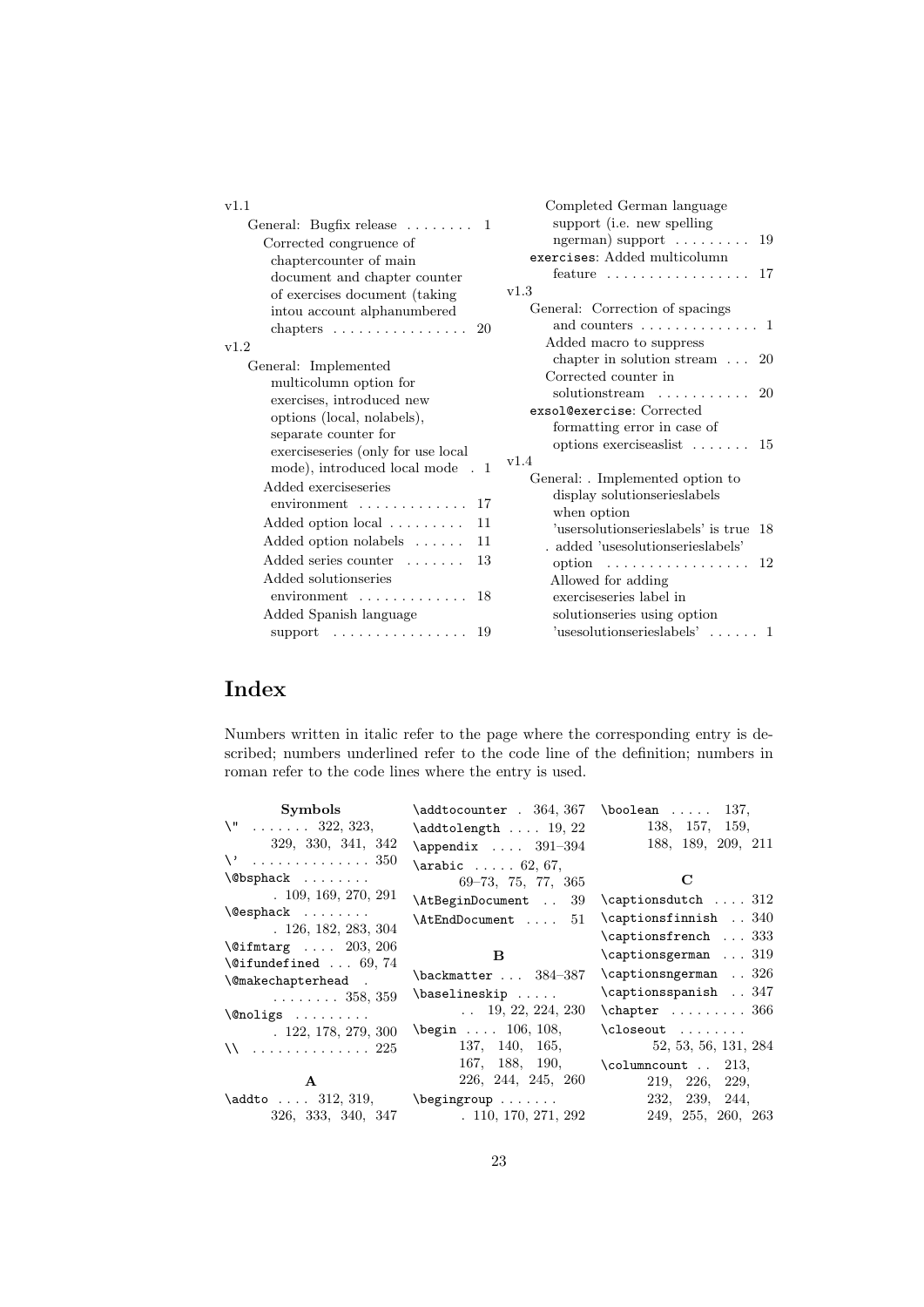| \copyexercisesinsolutions \exsol@@mainmatter . |                                    |  |
|------------------------------------------------|------------------------------------|--|
| . <u>12</u>                                    | $\ldots \ldots 378, 381$           |  |
| $\cosh$ 16 \exsol@@makechapterhead             |                                    |  |
|                                                | . 358, 360                         |  |
| D                                              | $\text{lexsol@exercise} \dots 135$ |  |
| \DeclareBoolOption .                           | \exsol@exercisesfontsiz            |  |
| $\ldots$ $\ldots$ 8, 9, 11–14                  | . 16                               |  |
| \DeclareStringOption 10                        | \exsol@solution  186               |  |
| $\det$ 93, 94,                                 | \exsolexerciseiteminden            |  |
| 113, 125, 161,                                 | $\ldots$ 35, 36, 147, 198          |  |
| 162, 173, 181,                                 | \exsolexerciselabelsep             |  |
| 266, 267, 274,                                 | $\ldots$ 31, 32, 149, 200          |  |
| 282, 288, 289,                                 | \exsolexerciselabelwidt            |  |
| 295, 303, 359,                                 | $\ldots$ 33, 34, 150, 201          |  |
| 372, 379, 386, 393                             | \exsolexerciseleftmargi            |  |
| \define@key                                    | $\ldots$ 25, 26, 144, 195          |  |
| $. \ \ 213 - 216, \ 232 - 235$                 | \exsolexerciseparindent            |  |
| \DefineVerbatimEnvironment                     | $\ldots$ 29, 30, 146, 197          |  |
| .134, 185, 287, 306                            | \exsolexerciseparsep               |  |
| \detokenize                                    | $\ldots$ 37, 38, 148, 199          |  |
| $. \t82, 84, 89, 90, 92$                       | \exsolexerciserightmarg            |  |
|                                                |                                    |  |

### E

| $\text{else} \dots \dots \dots \ 68-$                                       |
|-----------------------------------------------------------------------------|
| 73, 75, 99, 117,                                                            |
| 151, 153, 166,                                                              |
| 202, 205, 357, 363                                                          |
| \end 127, 129, 158, 159,                                                    |
| 183, 210, 211,                                                              |
| 229, 249, 251, 263                                                          |
| $\verb+\endcsname+\ldots+\ldots$<br>16                                      |
| \endgroup                                                                   |
| . 126, 182, 283, 304                                                        |
| $\text{exercises} \dots 93, \underline{93}$                                 |
| $\text{exerciseslist} \dots \underline{11}$                                 |
| $\text{exercises} \dots$                                                    |
| $\ldots$ 151, 154,                                                          |
| 307, 313, 320,                                                              |
| 327, 334, 341, 348                                                          |
| $\texttt{\textbackslash} \texttt{exercises} \dots \dots \underline{213}$    |
| $\text{exercises} \dots \underline{232}$                                    |
| \exercisesfontsize .                                                        |
|                                                                             |
| $\ldots$ $\ldots$ $\underline{10}$ , 16, 223<br>$\text{exercisesname}$ 225, |
|                                                                             |
| $308, \ 314, \ 321, \nonumber$                                              |
| 328, 335, 342, 349                                                          |
| $\text{exercises}$ 44,                                                      |
| 82, 96, 108, 127, 131                                                       |
| \exsol@@appendix                                                            |
| $\ldots \ldots 392, 395$                                                    |
| \exsol@@backmatter.                                                         |
| $\ldots \ldots 385, 388$                                                    |
| \exsol@@frontmatter                                                         |
| $\ldots \ldots 371, 374$                                                    |
|                                                                             |

 $:$ fontsize  $\ldots$  . 16  $\ldots$  186 emindent 147, 198  $\mathbf{belsep}$ 149, 200  $\Delta$ belwidth 150, 201 ftmargin 144, 195 **Tindent** 146, 197  $\mathop{\mathtt{irsep}}$ 148, 199 **ightmargin** . . 27, 28, 145, 196 \exsolexercisesaboveskip . . . . . . . . . 17–19 \exsolexercisesbelowskip . . . . . . 20–22, 230 \exsolexercisetopbottomsep . . 23, 24, 143, 194 \exsubrule 214, 216, 220, 231, 233, 235, 240, 250, 256

378, 381

358, 360  $\ldots$  135

#### F

\fi 69–72, 75, 78, 79, 102, 107, 119, 130, 151, 154, 168, 203, 206, 259, 368, 376, 383, 390, 397, 398 \formulacollectionstream . 46, 47, 52, 89, 92 \formulastream . . . . . . 49, 90, 268, 284 \frontmatter . . . . . .  $\ldots$  370–373, 377 \FV@DefineTabOut . . . 114, 174, 275, 296 \FV@DefineWhiteSpace . 112, 172, 273, 294 \FV@Environment . . . . 93, 161, 266, 288 \FV@FontScanPrep . . . 121, 177, 278, 299

\FV@ProcessLine 116, 118, 175, 276, 297 \FV@Scan . . . . . . . . . . 123, 179, 280, 301 \FV@Space . . . . . . . . . 113, 173, 274, 295 \FV@UseKeyValues . . . 111, 171, 272, 293 \FVB@exercise . . . . . 94 \FVB@informulacollection . . . . . . . . . . . 267 \FVB@informulacollectiononly . . . . . . . . . . . 289 \FVB@solution . . . . . 162 \FVE@exercise . . . . . 125 \FVE@informulacollection . . . . . . . . . . . 282 \FVE@informulacollectiononly . . . . . . . . . . . 303 \FVE@solution . . . . . 181

# G

\GPES@write@detok .  $\ldots$  . . 81, 86, 118 \GPESS@write@detok . . . . . . . . . 85, 116 \GPFORCOL@write@detok . . . . . . . . 88, 276 \GPFORCOLONLY@write@detok  $\ldots \ldots \ldots 91, 297$ \GPSS@write@detok . . . . . . . 83, 87, 175

#### I

\if . . . . . . . . 69-73, 75 \ifdefined . . . . . . . . 370, 377, 384, 391 \ifexsol@copyexercisesinsolutions . 103, 115, 128, 164 \ifexsol@local .... . . . . . . 66, 97, 356 \ifexsol@nolabels . 151, 153, 202, 205 \ifexsol@usesolutionserieslabels . . . . . . . . . . . 259 \ifnoexinchapter .. . . . . . . . . 354, 361 \ifthenelse ... 137, 138, 157, 159, 188, 189, 209, 211, 226, 229, 244, 249, 260, 263  $\{immediate \ldots 42\}$ 47, 52, 53, 56,